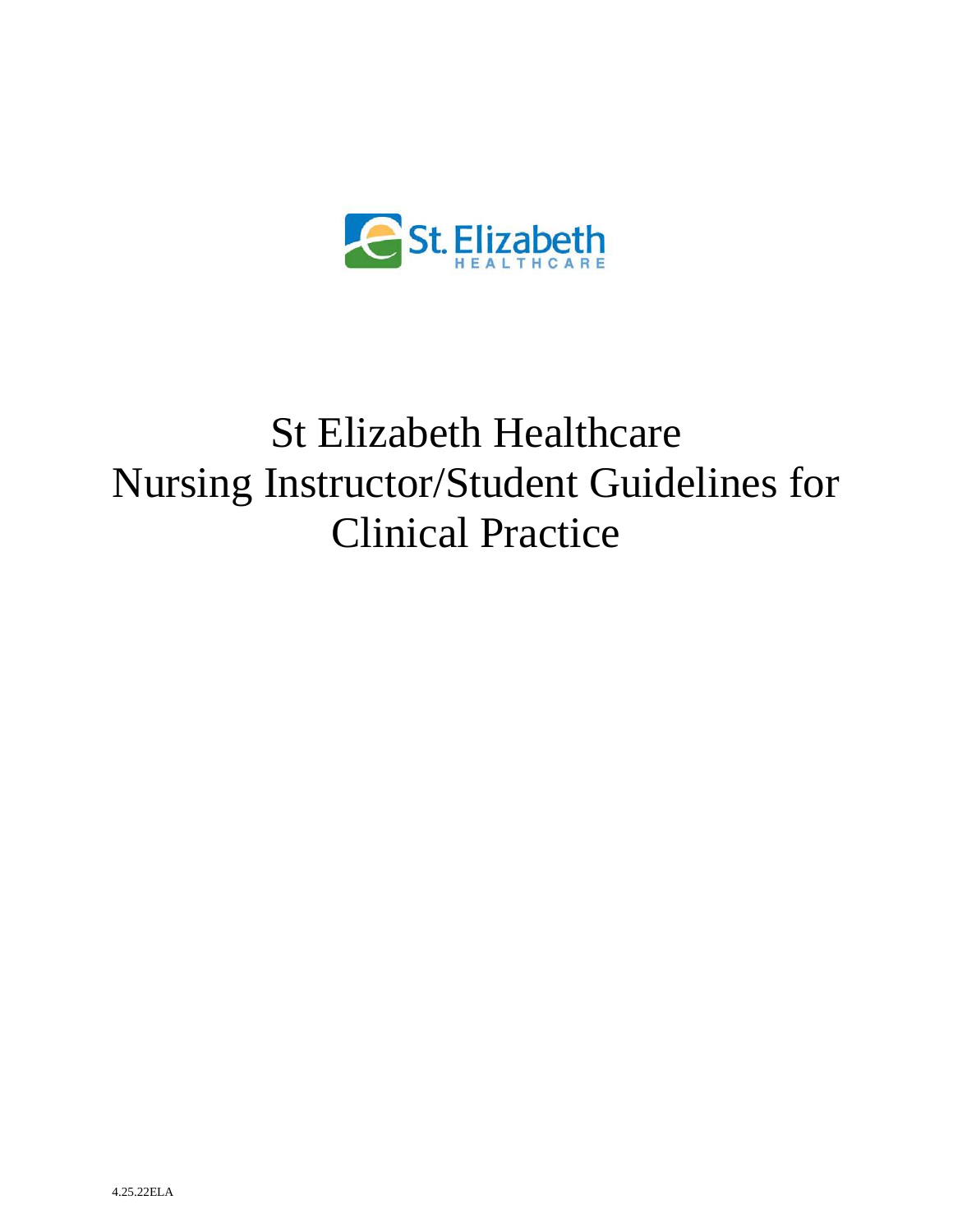## Table of Contents

| <b>Topic</b>                                                         | Page Number    |
|----------------------------------------------------------------------|----------------|
| Purpose                                                              | 1              |
| <b>General Considerations</b>                                        | $\mathbf{1}$   |
| <b>Contract Process</b>                                              | $\mathbf{1}$   |
| <b>Scheduling Process</b>                                            | 1,2            |
| School Badges/COVID Information                                      | 2,3            |
| Parking Decals & Parking Instructions                                | 3,4            |
| <b>Dress Code</b>                                                    | $\overline{4}$ |
| Confidentiality                                                      | 5              |
| <b>Instructor Orientation</b>                                        | 5,6,7          |
| <b>Instructor Role</b>                                               | $\overline{7}$ |
| Communication                                                        | 7,8            |
| <b>Role Transition Students</b>                                      | 8              |
| <b>Observational students</b>                                        | 8,9            |
| Alternate experience students (hands-on "observational" experiences) | 9              |
| <b>EPIC Access &amp; Documentation</b>                               | 9,10,11        |
| <b>General Medication Administration Guidelines</b>                  | 11,12          |
| Alaris Pumps & IV Medication Administration                          | 12             |
| Key Points in Medication Administration                              | 12,13          |
| <b>Blood Administration</b>                                          | 14             |
| Central Line Blood Draw/Dressing Change                              | 14             |
| <b>Blood Glucose Monitoring</b>                                      | 14             |

Epidural (for **analgesia**) 15

Patient Controlled Analgesia (PCA) 15

End Tidal CO2 (EtCO2) Pump 15

Bariatric Patients 15 Wound Care 15 Airborne Precautions 15 Pre-operative Care 15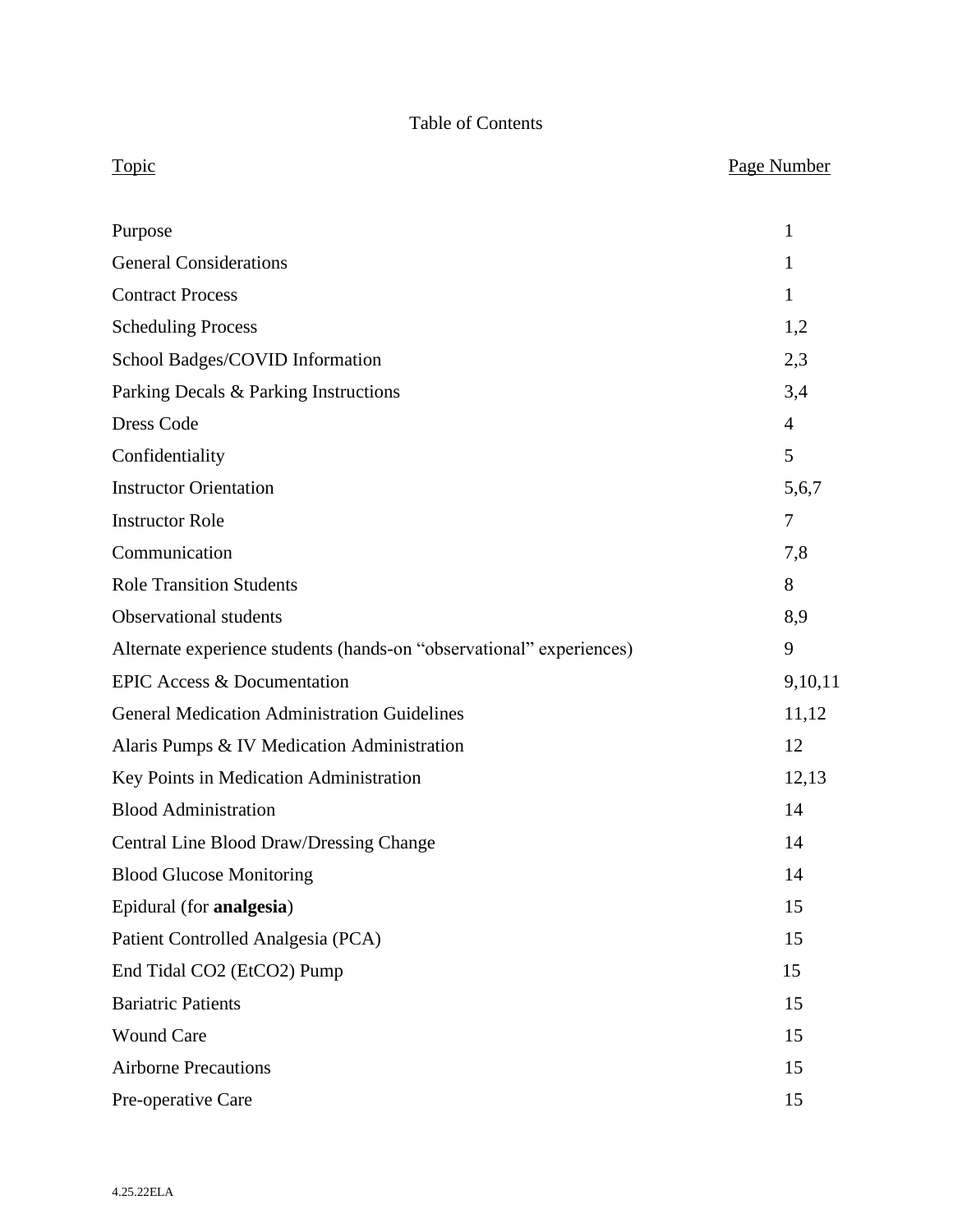| <b>Removal of Lines</b>                                          | 16 |
|------------------------------------------------------------------|----|
| <b>SMART</b> (Minimal Lift) Equipment                            | 16 |
| Chain of Command                                                 | 16 |
| Smoking                                                          | 16 |
| Professional Behavior                                            | 16 |
| Manager/ ANM introduction to clinical group                      | 16 |
| Accessing Nursing Instructor/Student Guidelines via St E website | 16 |
| Accessing Nursing Student Role Transition Daily Evaluation       | 16 |
| Appendix Table                                                   | 17 |

#### **APPENDIX**

| Instructor/Preceptor Guidelines Agreement-A | 18 |
|---------------------------------------------|----|
| Pyxis Access Form-B                         | 19 |
| Criminal Background Check Guidelines-C      | 20 |
| Edgewood Campus Parking Map-D               | 21 |
| Florence Campus Parking Map-E               | 22 |
| Ft. Thomas Campus Parking Map-F             | 23 |
| Dearborn Indiana Campus Parking Map-G       | 24 |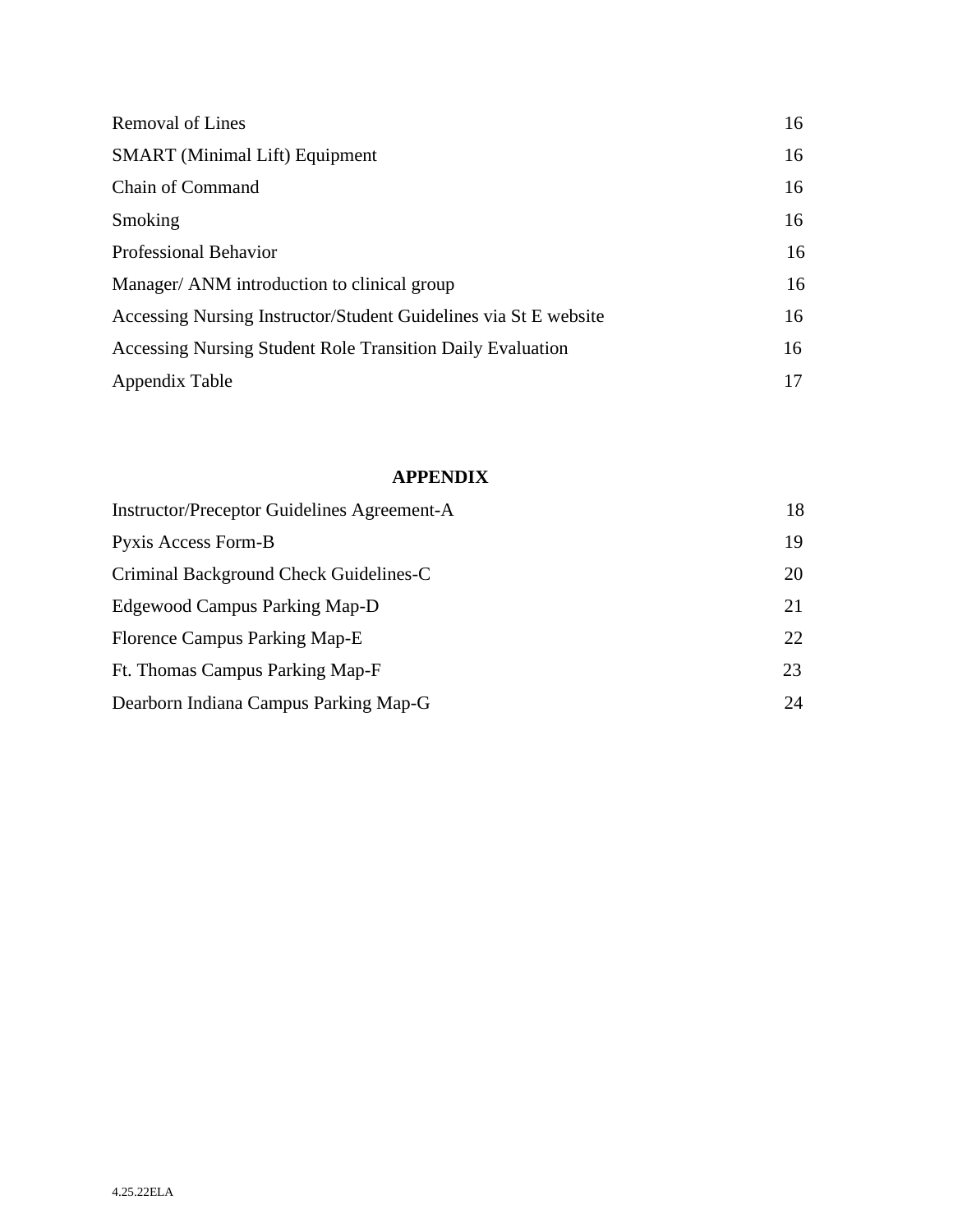#### **Purpose:**

- To facilitate and maintain a consistent standard of expectations between St. Elizabeth Hospital (SEH) and affiliated schools of nursing.
- To foster an environment of safety for patients, students, and instructors through clear expectations.

#### **General Considerations:**

- 1. The ultimate responsibility for the patient lies with the SEH employee, RN caring for the patient.
- 2. The ultimate responsibility for the student lies with the instructor and educational institution.

#### **Guidelines:**

- 1. Contract Process
	- a. The school administrator must contact Lisa Blank, Director Organizational Development, to collaborate in obtaining a contract with SEH. 859-655-4374
	- b. The contract must be signed and approved before initiation of the clinical experience.

A separate contract must be obtained with St Elizabeth Physician (SEP). Please contact SEP @ 859-212-0004, 859-344-3730.

- 2. Scheduling Process
	- a. Contact **SEP** @ 859-212-0004, 859-344-3730 for scheduling and onboarding processes for any SEP locations.
	- b. Nurse Practitioner students must contact Medical Affairs to be processed for their clinical practicum. Contact Angela Chambers, 859-301-9753 Angela.Chambers@stelizabeth.com The paperwork and requirements for Nurse Practitioners are different than for other nursing students. To schedule undergraduate clinical experiences, submit the requests via CCPS. Do not go to the contact person or manager of a unit requesting observation or role transition preceptors. All requests should be channeled through Organizational Development only.
	- c. For all other postgraduate nursing practicums (RN to BSN, Master's Degree students, etc.) scheduling is directly with the practicum preceptor, but onboarding requirements and paperwork are still required through Organizational Development (OD). OD will contact the preceptor prior to processing the paperwork to confirm agreement to provide the practicum for that student.
	- d. Once an undergraduate **clinical group site** has been approved through CCPS, contact the manager or contact person for that unit for any unit specific instructions.
	- e. Once an **observation or alternate** experience site has been approved through CCPS, the instructor or clinical coordinator **must contact** the unit manager or contact person of that observation/alternate experience to set up specific dates and students, so the area knows whom to expect. The students should have a list of objectives to complete during that experience. Most areas would like for the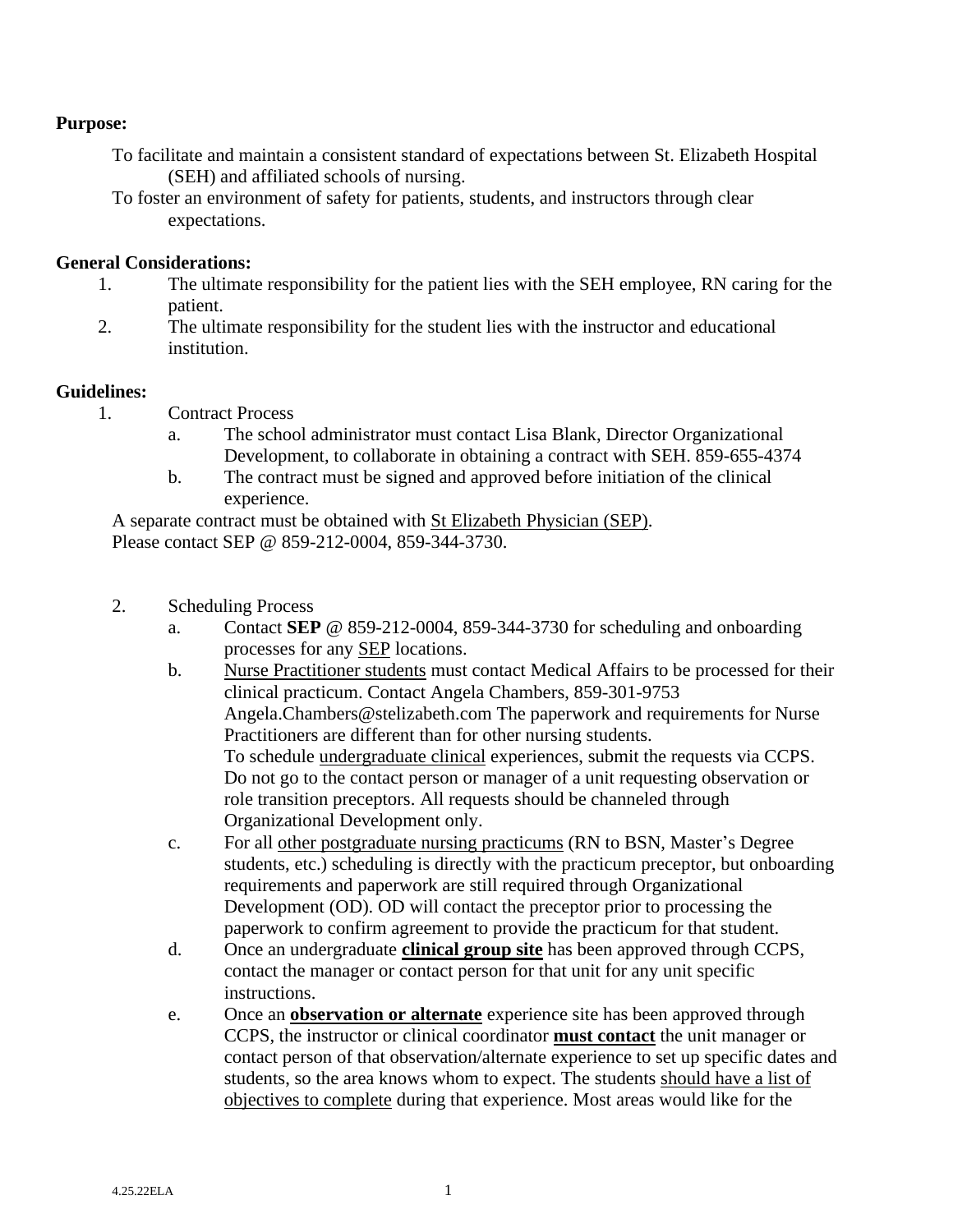students to become involved and not just observe unless they are strictly observational students.

- 3. School ID
	- a. Any students and instructors performing clinicals at SEH must wear their school badge for admittance to any of the SEH facilities. **Employees of SEH, who are students or instructors,** must obtain and utilize their school badge.
	- b. Onboarding modules and tests are revised annually (calendar year) and are available online at [https://workforce.healthcollab.org/students/clinical-placement](https://workforce.healthcollab.org/students/clinical-placement-for-nursing-students/st-elizabeth-healthcare/)[for-nursing-students/st-elizabeth-healthcare/](https://workforce.healthcollab.org/students/clinical-placement-for-nursing-students/st-elizabeth-healthcare/)
	- **c.** Students may read the modules online, but will need to print the tests, complete them, and give them to the instructor or coordinator at the school for grading. The modules/forms can be sent to the schools upon request. Answer keys will be sent to the designated program coordinator at the school for grading. **All students and instructors must complete training on the following:**
		- i. HIPAA Privacy and Security (annually SEH module **required**),
		- ii. Infection Ctrl BB TB AIDS (annually SEH modules optional, but student must have completed Bloodborne Pathogens, TB, and AIDS OSHA training through the school during this year to be exempt from these modules).
		- iii. Identifying and Reporting Abuse Module (annually SEH module **required)**,
		- iv. General Hospital Safety Module (annually SEH module **required**),
		- v. Patient Experience Module (annually SEH module **required**),
		- vi. Obesity: Understanding, Awareness and Sensitivity (annually SEH module **required**),
		- vii. TB skin testing/assessment (annually),
		- viii. Up to date immunizations (verify annually),
		- ix. Criminal background check (one time in student career),
		- x. EPIC e-learning Modules or EPIC Class (one time only)
		- d. **St E employee students have most of the required modules on record in HEALTHSTREAM LMS if already completed within this calendar year. Students can provide the school with a copy of the transcript from HEALTHSTREAM LMS indicating completion of the required modules.**
		- e. **\*Note - It is the school's responsibility to keep record of the above tests, immunizations etc.** as these are auditable. These do **not** need to be sent in to SEH, **except for a copy of COVID vaccination documentation (one-time) or school indicates an approved COVID vaccine exemption to be submitted at the link identified on the Electronic Student Badge Authorization Form**.
		- f. A separate link for COVID vaccine documentation is at **[https://SEHOD.formstack.com/forms/vaccine](https://sehod.formstack.com/forms/vaccine)**. Completion of these requirements is to be recorded on the St Elizabeth Healthcare Facility Affiliation Electronic Student Badge Authorization Form, located at [https://workforce.healthcollab.org/students/clinical-placement-for-nursing](https://workforce.healthcollab.org/students/clinical-placement-for-nursing-students/st-elizabeth-healthcare/)[students/st-elizabeth-healthcare/,](https://workforce.healthcollab.org/students/clinical-placement-for-nursing-students/st-elizabeth-healthcare/) or from this link: [https://SEH.formstack.com/forms/badge](https://seh.formstack.com/forms/badge%20authorization) authorization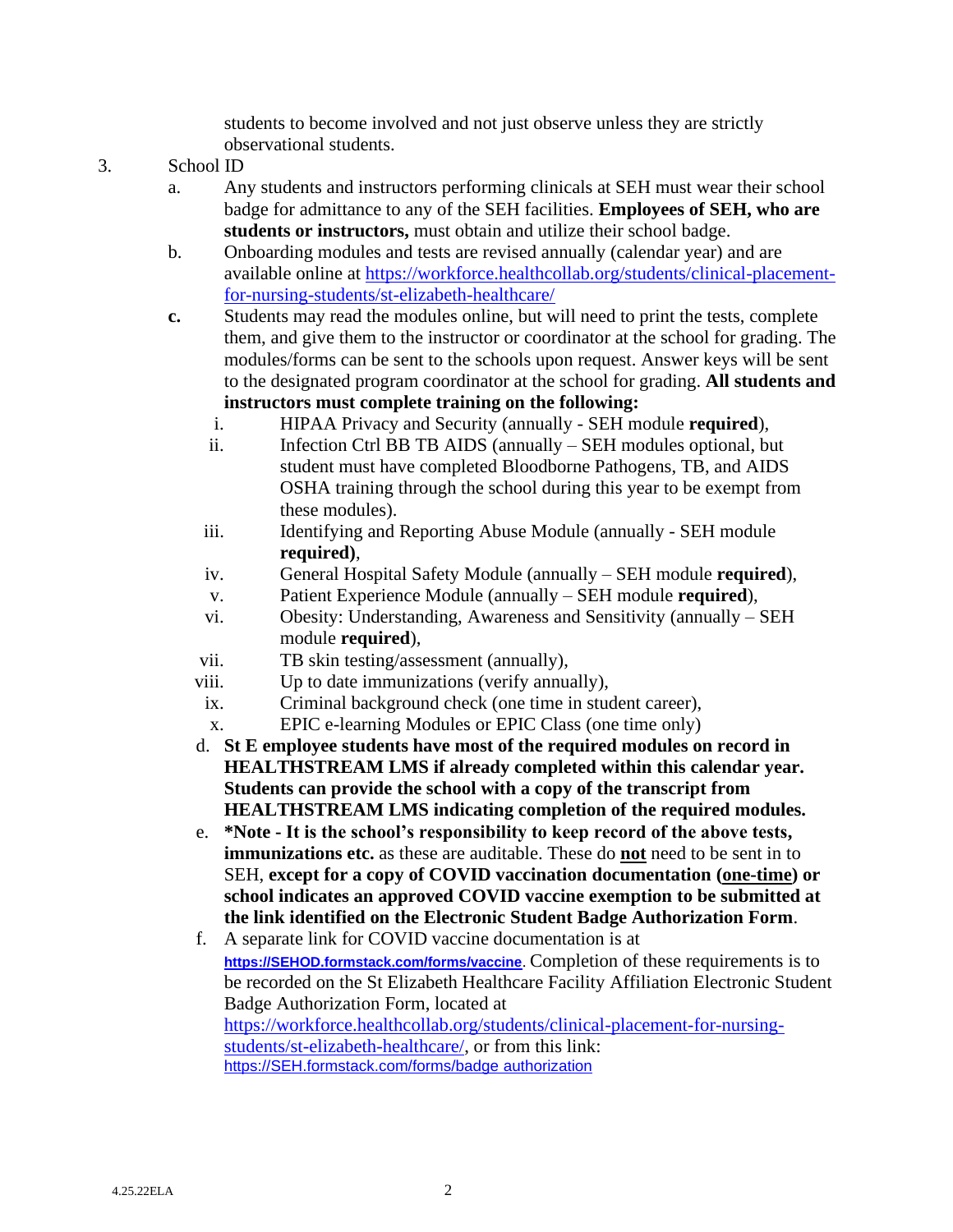- g. COVID vaccine exemption students are required to have PRC testing per school policy. St. Elizabeth recommends weekly testing. All test results are kept on file per the school and auditable upon request.
- h. If a student is symptomatic, they should be sent for PRC testing per school policy. All testing results are to be kept on file at the school and are auditable upon request. Please notify [NDC.Correspondence@stelizabeth.com](mailto:NDC.Correspondence@stelizabeth.com) mailbox of any students that are currently in clinical practicums at St. Elizabeth Healthcare that have tested COVID positive, including the students name, facility/unit of clinical practicum and date of positive test.
	- i. If the first test is negative the student should be sent for a second test  $> 24$ hours from the first test
	- ii. If the 2nd test is negative the student would be released to return to clinical immediately
	- iii. If the 2nd test is positive, the student will follow the return-to-clinical guidelines for a positive test described below
	- iv. **COVID+ students may return to clinical 10 days from the date of positive test.**
- i. List all students and instructors (who have completed the requirements) in the rows provided on the Electronic Badge Authorization form, with each completed requirement box marked.
	- i. Instructors must be identified on the Electronic Badge Authorization Form with **(instructor)** in parenthesis behind their name.
	- ii. Role Transition students must have the unit/preceptor listed beside their names on the Electronic Badge Authorization Form, so we can verify their placement has been confirmed.
- j. Upon completion of the requirements indicated on the St Elizabeth Healthcare Facility Affiliation Electronic Student Badge Authorization Form (also listed on previous page, under #3c), the responsible faculty member must complete the form: **This form can be accessed electronically at** [https://workforce.healthcollab.org/students/clinical-placement-for-nursing](https://workforce.healthcollab.org/students/clinical-placement-for-nursing-students/st-elizabeth-healthcare/)[students/st-elizabeth-healthcare/,](https://workforce.healthcollab.org/students/clinical-placement-for-nursing-students/st-elizabeth-healthcare/) or from this link: [https://SEH.formstack.com/forms/badge\\_authorization](https://seh.formstack.com/forms/badge_authorization)
- k. This form must be received *no less than 10 working days prior* to their first clinical day.
- l. If the St Elizabeth Healthcare Facility Affiliation/Student Badge Authorization Form is not filled out completely or accurately, the form will **not be accepted**, and **will be returned**.
- m. **All students who are St. E. employees must have a school student badge and EPIC access (if needed). Students may not use their employee ID, EPIC access, or any other employee codes when in the role of student.**
- 4. Parking Decals & Parking Instructions
	- a. Prior to the first day of clinicals the students and/or instructors must stop by security at any SEH facility to register their vehicles and obtain parking decals. Instructors may pick up a stack of forms from security, have their students fill them out, and then return them to security to obtain the group of parking decals. They will need their license plate numbers to fill out the forms.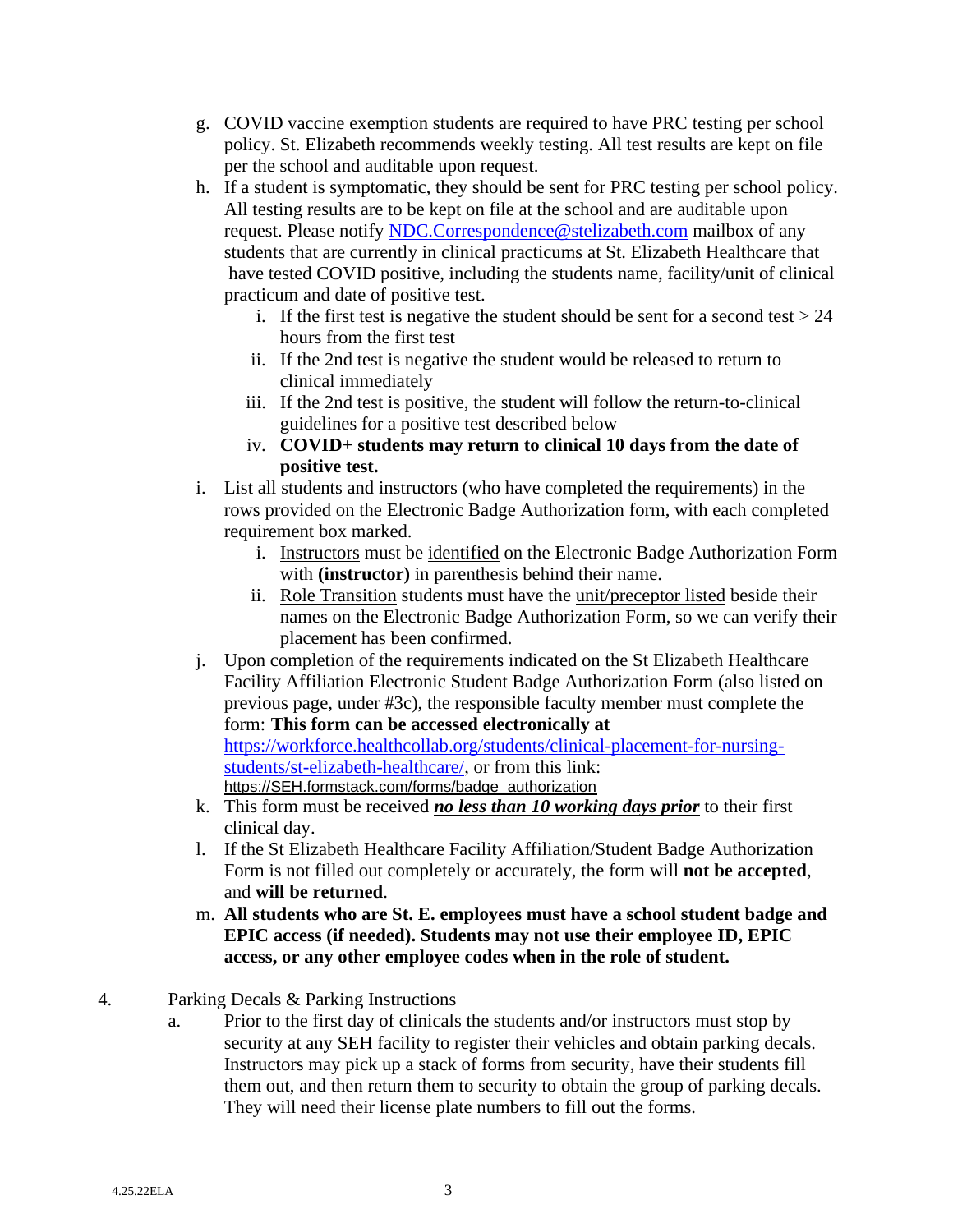- b. Decals must be affixed to the windshield's lower left corner.
- c. Returning students who already have decals do not need to obtain another decal.
- d. Students should be encouraged to car- pool due to congestion.
- e. **Never should a student or instructor park in any patient parking areas**.
- f. All students and instructors, including weekend and evening students, and St. Elizabeth students and instructors are to park:
	- i. **Edgewood** "Lot S", adjacent to Gateway College on Thomas More Parkway. If an instructor employee is already parked in employee parking for work, they do not need to move their car for clinical instructing. Students may not park in the garage or employee parking, or they will receive a citation. See Appendix D for parking map for Edgewood.
	- ii. **Florence** students may **NOT** park in employee parking. Students will park in the orange section noted on the map (see Appendix E), enter hospital through the 1A/1B Entrance and follow inside signage to the main hospital. Evening/night shift students only may park in employee parking in the very back facing I75. See Appendix E Florence parking map which outlines the appropriate parking area.
	- iii. **Dearborn** students are to park on the  $4<sup>th</sup>$  floor (top) of the parking garage. See Appendix G for Dearborn parking map.
	- iv. **Ft Thomas, Covington, Grant, other facilities** park in employee parking. Follow signs to employee parking.
- g. All instructors and students parking on SEH property must have parking decals. Students and instructors who are employees do not need to obtain a student/instructor parking decal if they have an employee decal. Instructors may contact security ahead of time for decal stickers. Security prefers group obtain cards ahead of time.
- h. Contact security with any questions or concerns. Call (859) 301-2270 for any problems or difficulties with parking.

#### 5. Dress Code

#### **All students and Instructors must wear the School ID Badge when on the premises for Clinical Rotations or Role Transition.**

- a. Student and instructors affiliating with SEH must follow the SEH Dress Code policy **#HR-ER-05**.
- b. Students must wear school uniform.
- c. Closed-toe shoes with no holes on the top are required in all patient care areas for all personnel. Sandals, flip flops, or crocs with holes may not be worn in patient care areas or non-patient care areas.
- d. No hospital scrubs are allowed unless a student is performing clinicals in an area that requires scrubs, i.e. OR, LDRP.
- e. Instructors should dress appropriate to their role and be professional in appearance.
	- i. Clinical instructors in patient care areas should wear school uniform, or all navy uniform, or all royal blue uniform, or all white uniform.
	- ii. Instructors checking on students may wear professional clothing with a white lab jacket.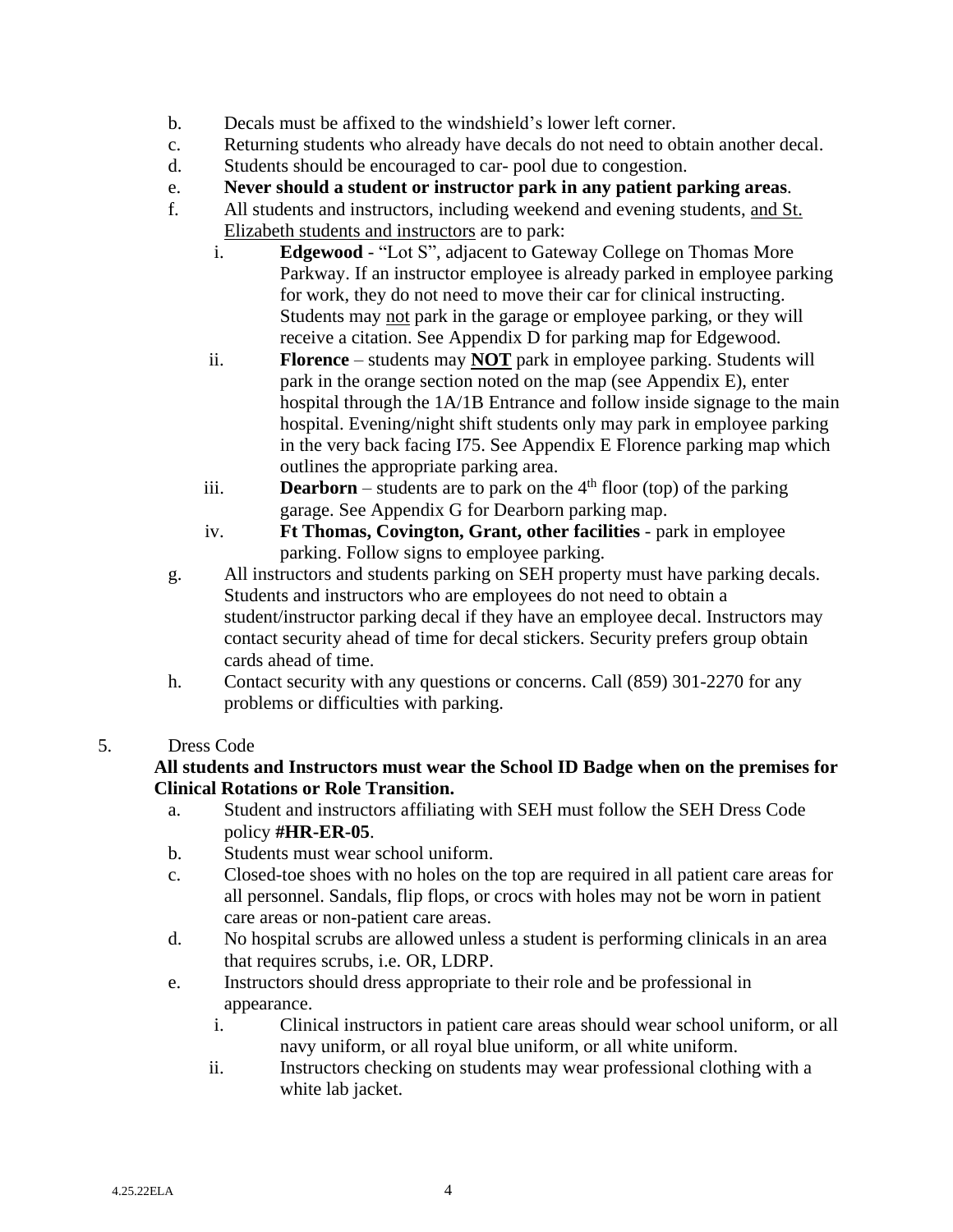- iii. Instructors working with students in areas where hospital scrubs or business attire is worn, may do so as well.
- f. Hair length or style, must in no way, interfere with care or present a hazard to the patient or associate.
- g. Jewelry worn in conjunction with a visible body piercing is to be limited to the ears only (maximum of 3 earrings per ear). Otherwise, the expectation will be that the jewelry associated with a body piercing either be covered or removed while at work (e.g., no nose piercing jewelry, eye piercing jewelry, etc.). Gage earrings are not allowed.
- h. Tattoos that are inappropriate as determined by St. Elizabeth Healthcare Management must be covered. It is preferred that all tattoos be covered when working in a patient care area and/or by individuals that have interactions with patients.
- i. Clothing should be of sufficient weight so as not to be transparent and reveal undergarments. Clothing should be of appropriate size and fit, not too tight, revealing, or in poor taste.
- j. No artificial nails allowed during patient care.
- k. When students or instructors are attending classes or other non-clinical educational events at St Elizabeth, uniform or professional casual dress must be worn. For details, please see the dress code policy.
- l. Violations of dress code policy may result in the individual not being permitted to perform clinicals until the issue has been resolved.
- 6. Confidentiality
	- a. Patient information and charts are confidential and should not be photocopied. Even with redacting or blackening out all PHI (Protected Health Information) copying is not permitted.
	- b. Patient information may NOT be printed from EPIC. This is a HIPAA violation.
	- c. At no time should a student or instructor remove copies of SEH patient documents or parts thereof from the premises.
	- d. EPIC Production (live version) should never be accessed by a student or nursing instructors from an offsite computer. This is considered breach of confidentiality, even if it is for obtaining patient assignments or for looking up patient information on a patient the student cared for or will be caring for at clinical.
- 7. Instructor Orientation
	- a. All new instructors must attend an orientation (virtual in 2022) through Organizational Development Scheduled by the school Clinical Coordinator.
	- b. Instructors without a KY license cannot go through nursing instructor orientation or any hospital orientation until the instructor has an active KY license.
	- c. Instructors who were past employees of SEH and have not been employed at SEH for the past 12 months or more and have not been doing clinicals at SEH within the past 12 months, must complete an instructor orientation (virtual in 2022)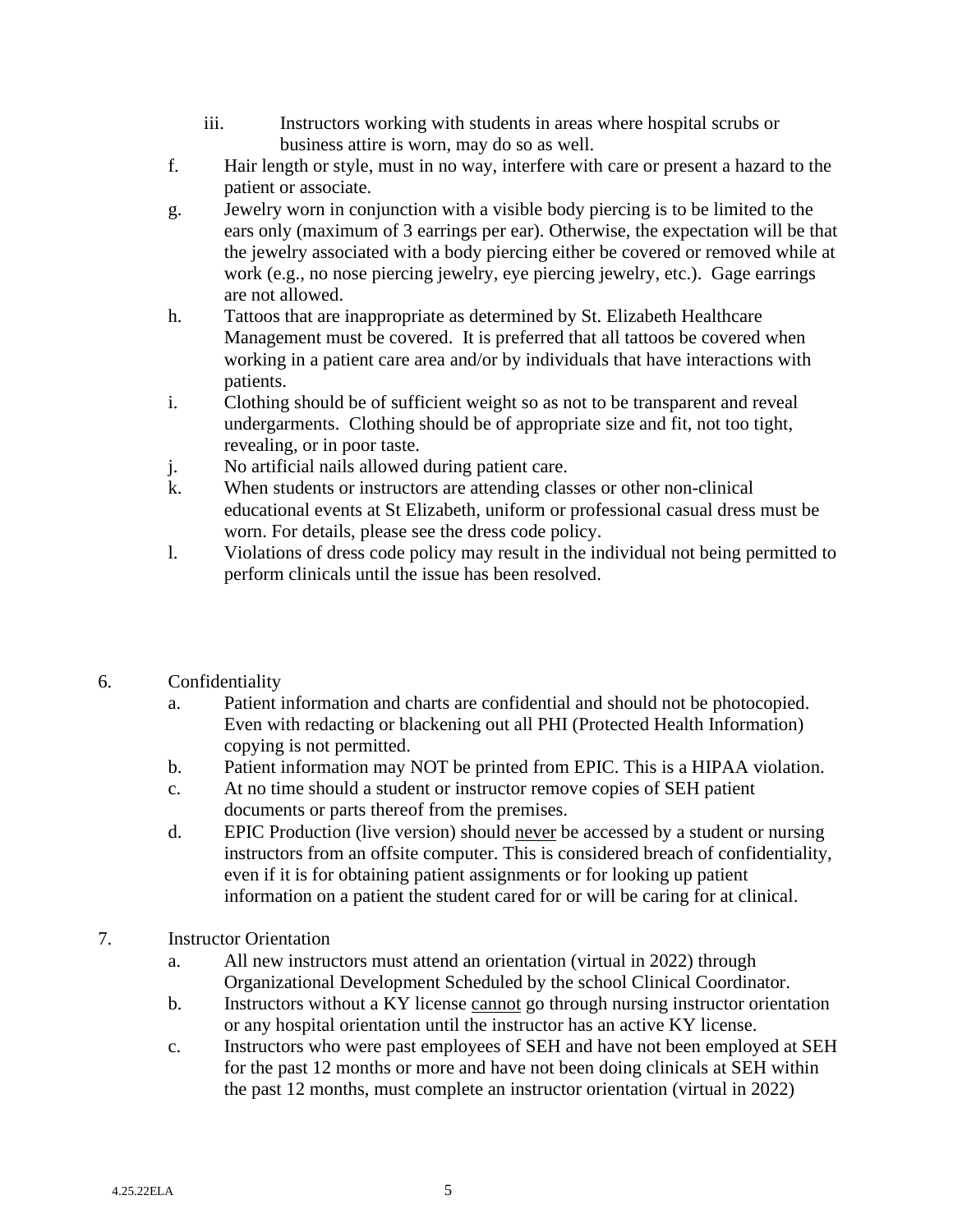through Organizational Development as a "new" clinical instructor. Instructors who have not instructed at St Elizabeth in over a year, must attend an instructor orientation (virtual in 2022) before they can bring any student to clinical at St Elizabeth. Scheduled by the school Clinical Coordinator.

- d. Prerequisites for the class are completion of the EPIC online modules (or proof of EPIC training through another facility). If this has not been completed prior to attending orientation, you may not attend.
- e. Instructors or students greater than 10 min late to an in-person class will be turned away and asked to reschedule.
- f. After completing Organizational Development Orientation, the instructor must contact the unit manager, assistant nurse manager, or team leader prior to the first day of clinical and complete an orientation to the nursing unit.
	- i. The instructor must have completed Organizational Development orientation (virtual in 2022) and must wear their school ID badge to the unit orientation and subsequent clinical rotations.
	- ii. Unit orientation should include following a nurse for a minimum of 8 hrs on the shift the instructor will be doing clinical. The Nursing Instructor Unit Orientation Requirements form must be completed during the unit orientation signed and sent back to Organizational Development as soon as completed.
- g. Any returning instructor who has completed the initial 8hr unit orientation and is bringing students to clinicals on a "new" unit, must complete an orientation to that "new" unit, and must complete a Nursing Instructor Unit Orientation Requirements form. The form specifies the details or the orientation time and process. The form must be signed by one of the approved staff and submitted to Organizational Development to be placed in the instructor's file.
- **h. Any new instructor, who is as an employee of SEH in the following areas:**
	- i. **Specialty area** such as ED, OR, LDRP, but will be instructing on a Med-Surg floor, should attend a brief orientation through Organizational Development. Areas of significant differences in procedures, such as documentation and medication administration will be covered. Please contact [NSDC@stelizabeth.com](mailto:NSDC@stelizabeth.com) to register.
	- ii. **Med-surg** area where medication administration and EPIC documentation, as well as other practices, are consistent with the area in which they will be teaching a clinical, do not need to attend instructor orientation with Organizational Development. But they DO NEED to read and sign the electronic Student/Instructor Guidelines form on the [https://workforce.healthcollab.org/students/clinical-placement-for-nursing](https://workforce.healthcollab.org/students/clinical-placement-for-nursing-students/st-elizabeth-healthcare/)[students/st-elizabeth-healthcare/](https://workforce.healthcollab.org/students/clinical-placement-for-nursing-students/st-elizabeth-healthcare/) website, prior to bringing their students to clinical rotation. This document is considered part of their orientation. They need to know what their responsibilities are as an instructor versus an employee since there are some significant differences. They must also complete a unit orientation to the area in which they will be instructing if it is not the same in which they work.
- i. All instructors (SEH employee and non-employee) and Preceptors, must read the latest version of the Nursing Instructor/Student Guidelines, **sign the Instructor**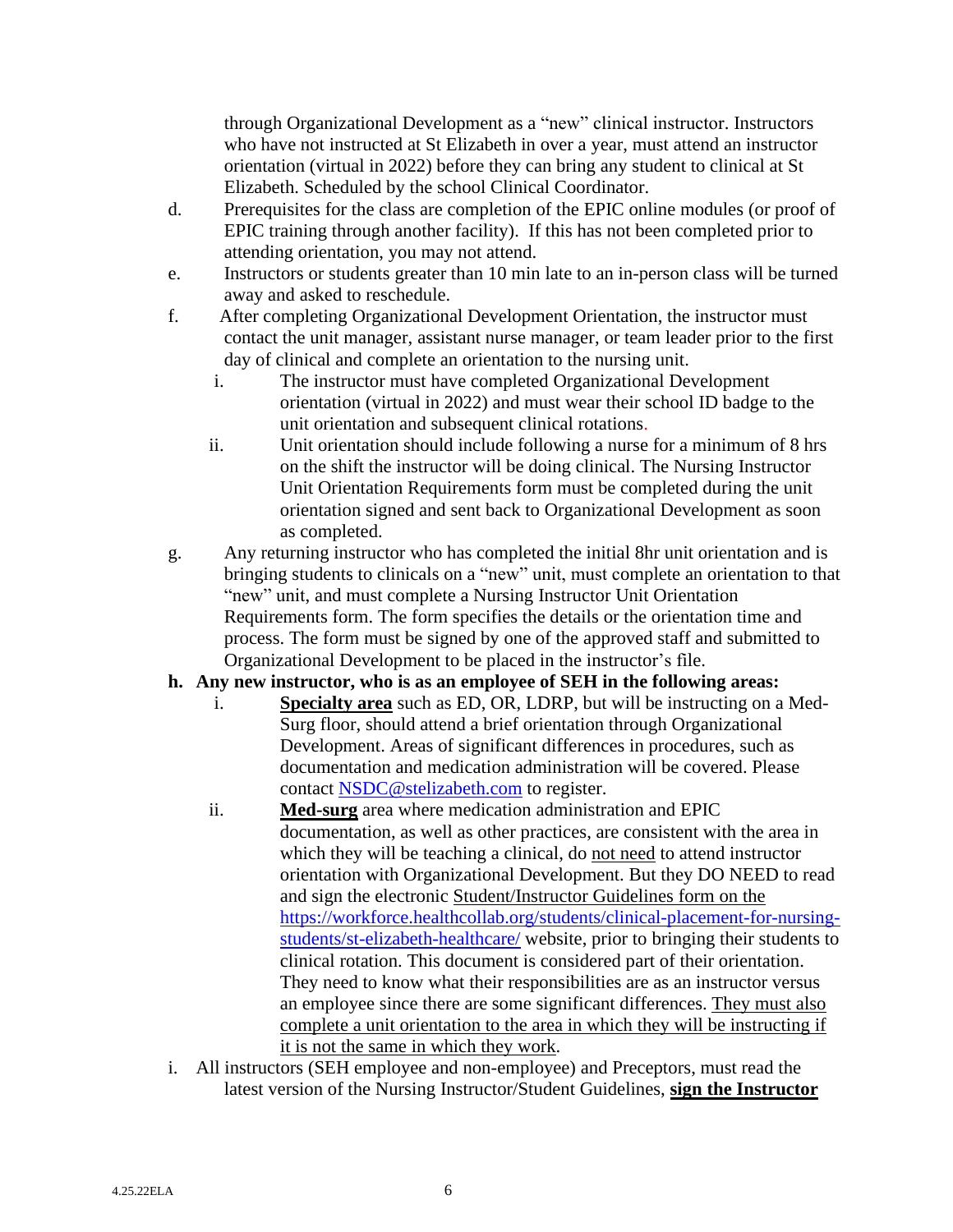**Guidelines Agreement** before attending clinicals at SEH. This **agreement** can be found at this website: [https://workforce.healthcollab.org/students/clinical](https://workforce.healthcollab.org/students/clinical-placement-for-nursing-students/st-elizabeth-healthcare/)[placement-for-nursing-students/st-elizabeth-healthcare/](https://workforce.healthcollab.org/students/clinical-placement-for-nursing-students/st-elizabeth-healthcare/) [www.tristatenrc.org](http://www.tristatenrc.org/)

This is an electronic form which comes directly to the Organizational Development office. **Instructors will not be permitted to attend clinical experience if a signed Instructor Agreement is not submitted.** Instructors who participate in virtual orientation with Organizational Development will sign the instructor agreement form per link noted in the orientation packet, and the signed form will be filed.

- 8. Instructor Role
	- a. Instructor must follow all SEH policies and procedures.
	- b. Instructor must follow the same guidelines for care as the students. If students are not permitted to perform a task, the instructor also should not perform that task.
	- c. Instructors, even if employed by SEH, when at clinicals as an instructor (employed by the school of nursing), must only provide care as an instructor and not as an employee. The instructor may need to defer some aspects of care and decision-making to the patient's primary nurse. In other words, if the instructor has taken certain classes or been oriented to certain tasks through SEH, yet those are not permitted for instructors, the instructor must defer to the patient's nurse those tasks while at SEH in the role of "instructor".
	- d. Instructors should be actively involved in care provided by the student.
	- e. Instructor must work in close collaboration and clear communication with the nurse and charge nurse of the patients the students are caring for.
	- f. Any questions or concerns by the instructor must be addressed with the nurse and/or charge nurse of the patient involved.
	- g. Instructors **only**, may come to the unit to obtain student assignments the evening before a day shift clinical. Please contact the unit for information regarding a nonbusy time to come.
	- h. Unit related issues, questions, concerns, must be addressed with the Nurse Manager of that unit.
- 9. Communication
	- a. Post a communication sheet on the unit to notify the nurses of assignments and what the students will be doing that clinical day.
	- b. In the event a task will not be able to be completed as the instructor noted on the communication sheet, the nurse and/or charge nurse must be notified in a timely manner to prevent patient neglect or harm as a result.
	- c. Students should not congregate at the nurse's station or in hallways.
	- d. Students should not take breaks in visitor areas or waiting rooms to respect family privacy; or be in any clean rooms at any time to chart, do post clinicals, etc.
	- e. Students must arrive early enough to receive assignments and participate in report, or the student will **not** be permitted to do patient care.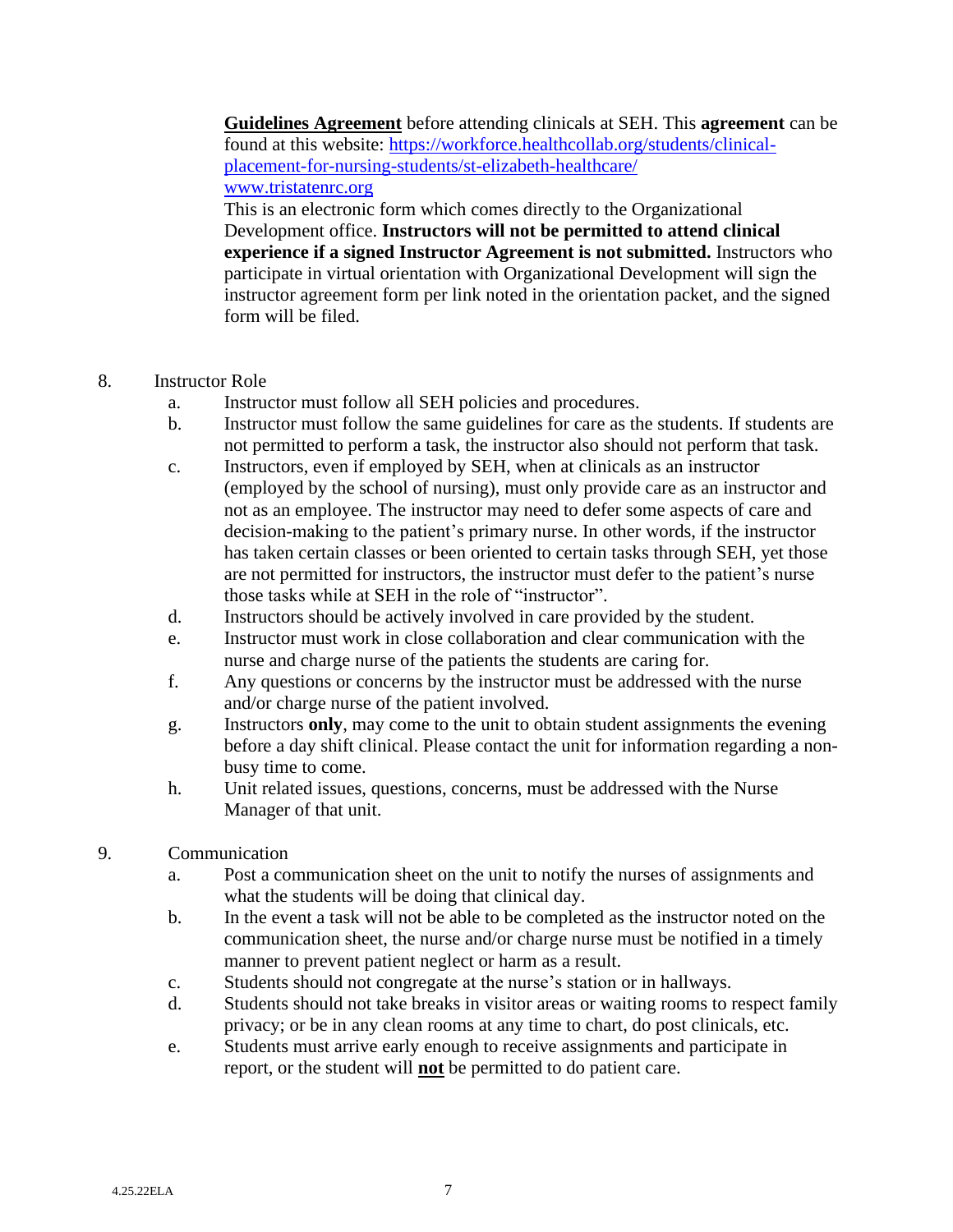- f. Please notify nurse and charge nurse when students leave floor for lunch or other purposes. At Florence & Ft Thomas, please try to coordinate lunch times with the staff to help prevent congestion in cafeterias – per cafeteria manager.
- g. Students may not leave the premises alone during clinical time. They must be accompanied by a security officer, the instructor or designee. No student can accompany another student off the premises during clinical time.
- h. Students and Instructors must be present for shift report, huddle, and bedside report. If not, this could result in dismissal from the clinical area for that day.
- i. SBAR, (Situation, Background, Assessment, Recommendation) shall be used for report.
- 10. Role Transition Students
	- a. Role Transition students must work with the employee preceptor they are assigned to.
	- b. Instructor must be readily available if needed via pager, phone, etc.
	- c. Specific guidelines for role transition students are mentioned throughout this document. Guidelines are the same for students in role transition as for other nursing students unless stated otherwise.

#### **All areas: Role Transition Expectations**

- During role transition the preceptor and orientee should work side-by-side doing all nursing tasks and medications together.
- The preceptor and the student are taking the entire assignment together. This could be up to 6 patients, depending on specialty and unit.
- The preceptor will allow the student to do as much as possible intervening immediately for any safety concerns, but also based on time or patient need.
- The preceptor will provide meaningful feedback (both written and verbal), using the SEH Role Transition Student Daily Progress Reports (see pages 18 and 19).
- The preceptor will assist the orientee in developing the ability to critically think through questioning and tailor role transition experience based on the needs of the student.
- The student will be accountable for communicating their individual learning needs to the preceptor.
- The preceptor will reinforce safe medication administration using bar code medication administration (6 rights/2 patient identifiers and double- checking high-risk meds). All medications are to be given with preceptor at side.
- 11. Observational students
	- a. According to the Board of Nursing "observational" students may only observe. No hands-on patient care.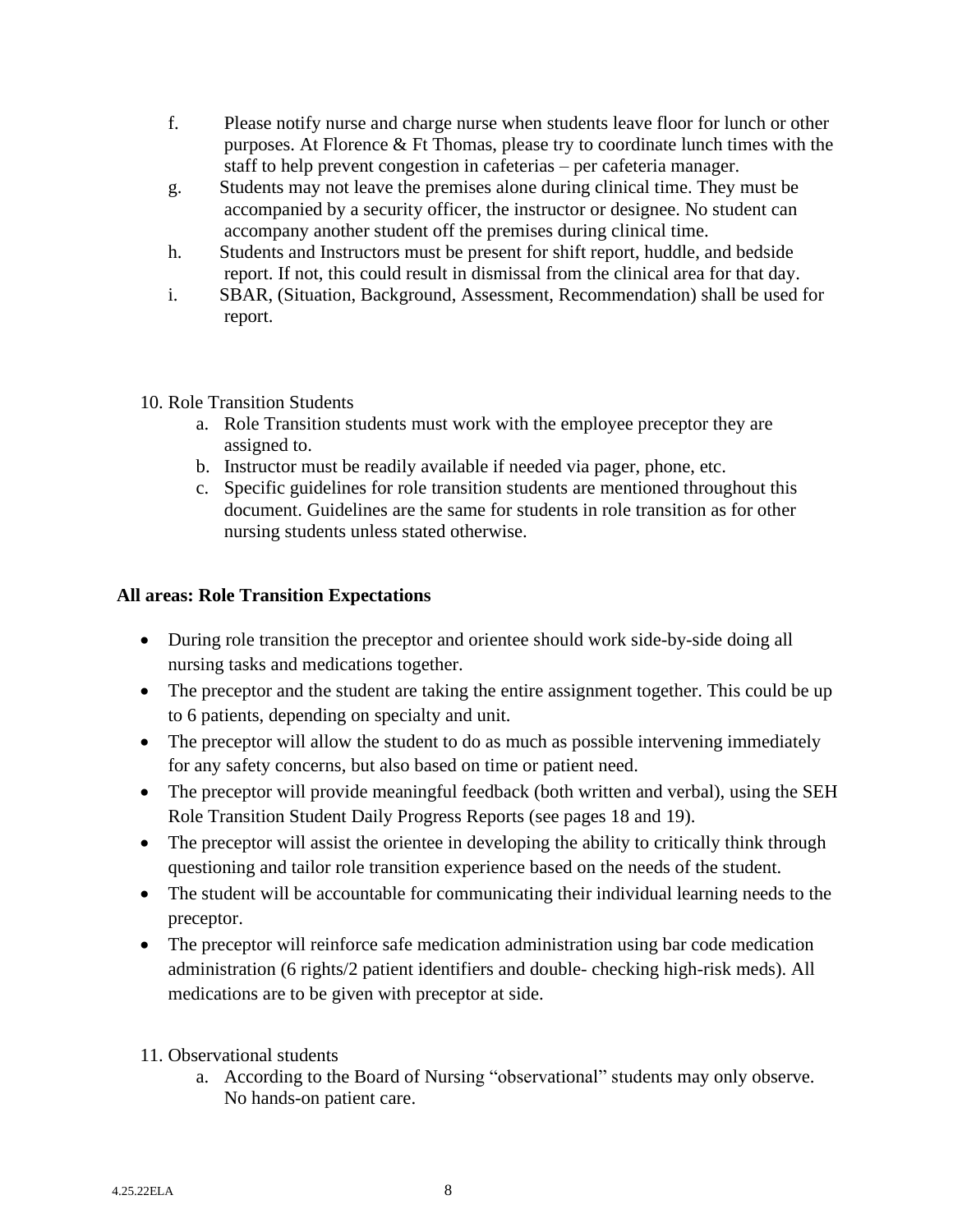- b. If the instructor is not available, the student is considered "observational" and may not do hands on.
- c. Students may not just "show up" at observational experiences. These must be coordinated through CCPS for all facilities.
- d. **Once approval for an observational site has been given**, the instructor or clinical coordinator must contact the unit manager or contact person of that observation experience to set up specific dates and students, so the area knows who to expect. The students should have a list of objectives to complete during that experience. Most areas would like for the students to become involved and not just observe unless they are strictly observational students.
- e. **IV therapy rotation is Observation Only. (no hands on)**
- 12. Alternate experience students (**hands-on "observational" experiences**)
	- a. Students may not just "show up" at an alternate experience. These must be coordinated through CCPS for all facilities.
	- b. **Once approval for an alternate experience site has been given,** the instructor or clinical coordinator must contact the unit manager or contact person of that alternate experience to set up specific dates and students, so the area knows who to expect. The students should have a list of objectives to complete during that experience. Most areas would like for the students to become involved and not just observe unless they are strictly observational students.
	- c. May perform hands-on care only if all of the following are true:
		- i. The student has a clinical instructor, available by pager or phone for intervention or assistance, and is able to reach the premises rapidly within a reasonable amount of time if any major issues occur.
		- ii. The student has been assigned a nurse for the day to act as "preceptor".
		- iii. The student performs hands-on care with the "preceptor". The student should never be sent alone to do a procedure/task unless it is of a "nursing assistant" nature.
		- iv. It is up to each of the "alternate experience areas" to determine what types of hands-on experiences the students would be allowed to perform, based on what a nurse in that specific area typically does.
	- d. Students do not have to be "checked off" on all the procedures they perform with their "preceptor." It is up to the comfort level of the "preceptor" as to what they allow the student to do.
	- e. Students in alternate or hands-on observational experiences may **never** give any type of medications with the nurse or staff person they are working with.
	- f. Other types of hands-on experiences such as role transition, leadership, and other students, who are in advanced roles, have an instructor responsible for them and are assigned a preceptor.

#### 13. EPIC Access & Documentation

#### ALL Clinical Coordinators must send Electronic SARS requests to SEH IS/IT Department for EPIC access. Please follow the instructions previously sent from IS/IT.

a. All instructors and students must have their own access to EPIC if planning to document or access patient information.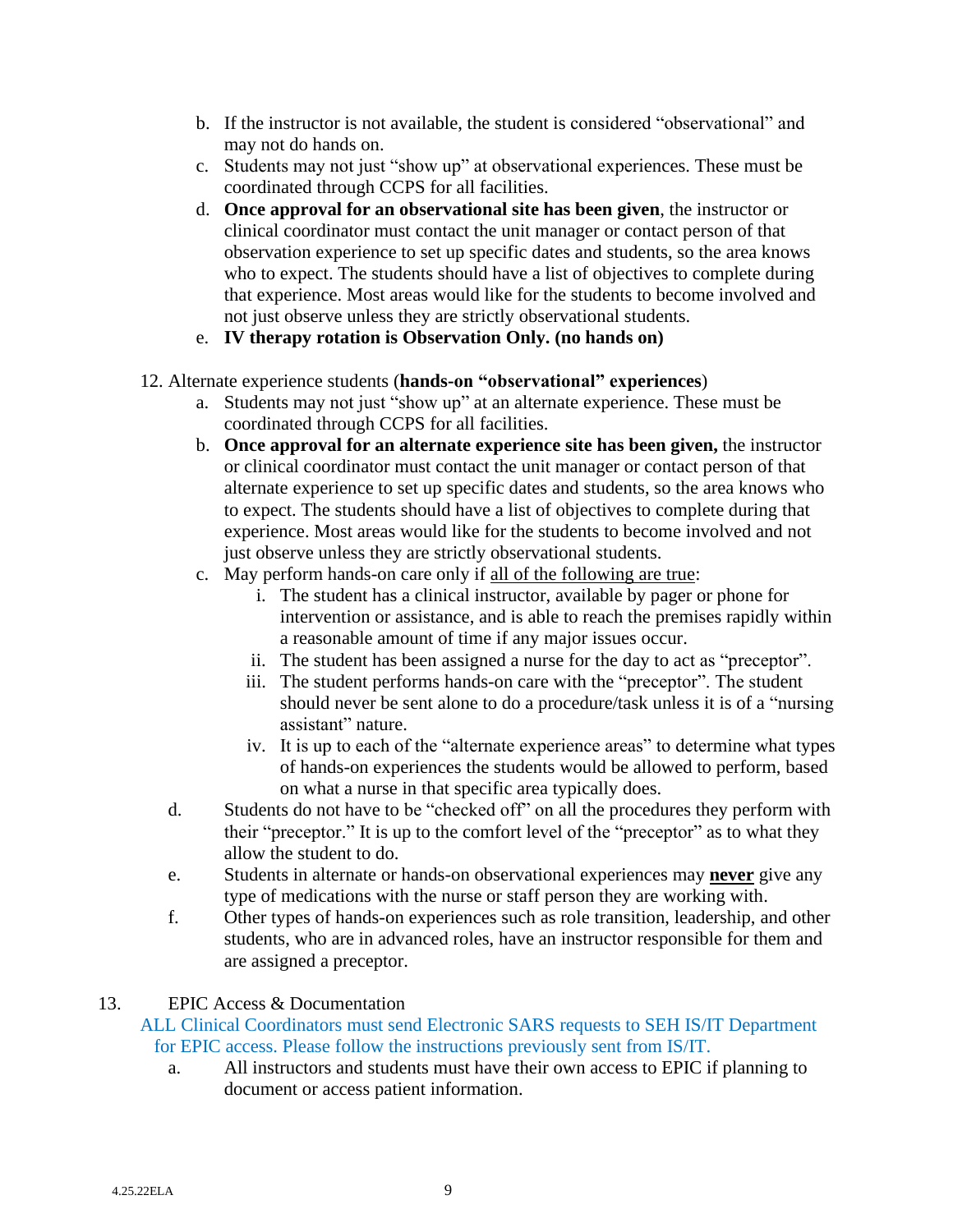- b. Students may document in the patient's chart with instructor or RN supervision.
- c. Students must document on any care they provide (assessments, treatments, medications, etc.)
- d. Instructor or RN co-signature for documentation is not necessary as long as the student and instructor "Sign In" to the treatment team for the length of their shift. In EPIC, the signature on any documentation will be for the person who logged into the system.
- e. Specific areas/tasks (not all-inclusive) which students *may perform,* but the instructor/Primary Nurse must do the initial documentation:
	- i. Insertion or discontinuation of Lines and Drains such as: Foley Catheter, IV or NG Tube
	- ii. Initial addition of a wound to the Flowsheet
		- a) Once the Primary RN has assessed the wound for the initial assessment you may perform reassessments.
	- iii. Initial application of restraints
		- a) The initial assessments must be documented by the primary RN, but students may perform reassessments.
	- iv. Patient fall
		- a) Initial documentation must be performed by the primary RN.
- f. Specific areas/tasks (not all-inclusive) which students *may not perform or document***:**
	- i. Blood glucose levels
	- ii. Blood administration
	- iii. Epidurals
	- iv. Braden Scale
	- v. Wound VAC dressing changes
	- vi. Order entry
	- vii. Consents
- **\*Tasks below permitted for role transition students only at the preceptor's discretion and direct supervision, but not permitted for regular students with instructor.**
	- viii. Acknowledge orders
	- ix. Admission or Discharge
	- x. Add LDA this includes new wound, foley, IV, etc. (instructor or nurse must add LDA, student may document in flowsheet once LDA added)
	- xi. Falls assessment (notify nurse of assessment findings impacting the fall score)
	- xii. Mobility assessment (notify nurse of assessment findings impacting the mobility score)
	- xiii. Best Practice Advisories (don't fire for students but could fire for instructors).
	- xiv. Care plan
- g. Care Plan:
	- i. Students will not document in the Care Plan, but they will need to look through the care plan to direct the care they provide.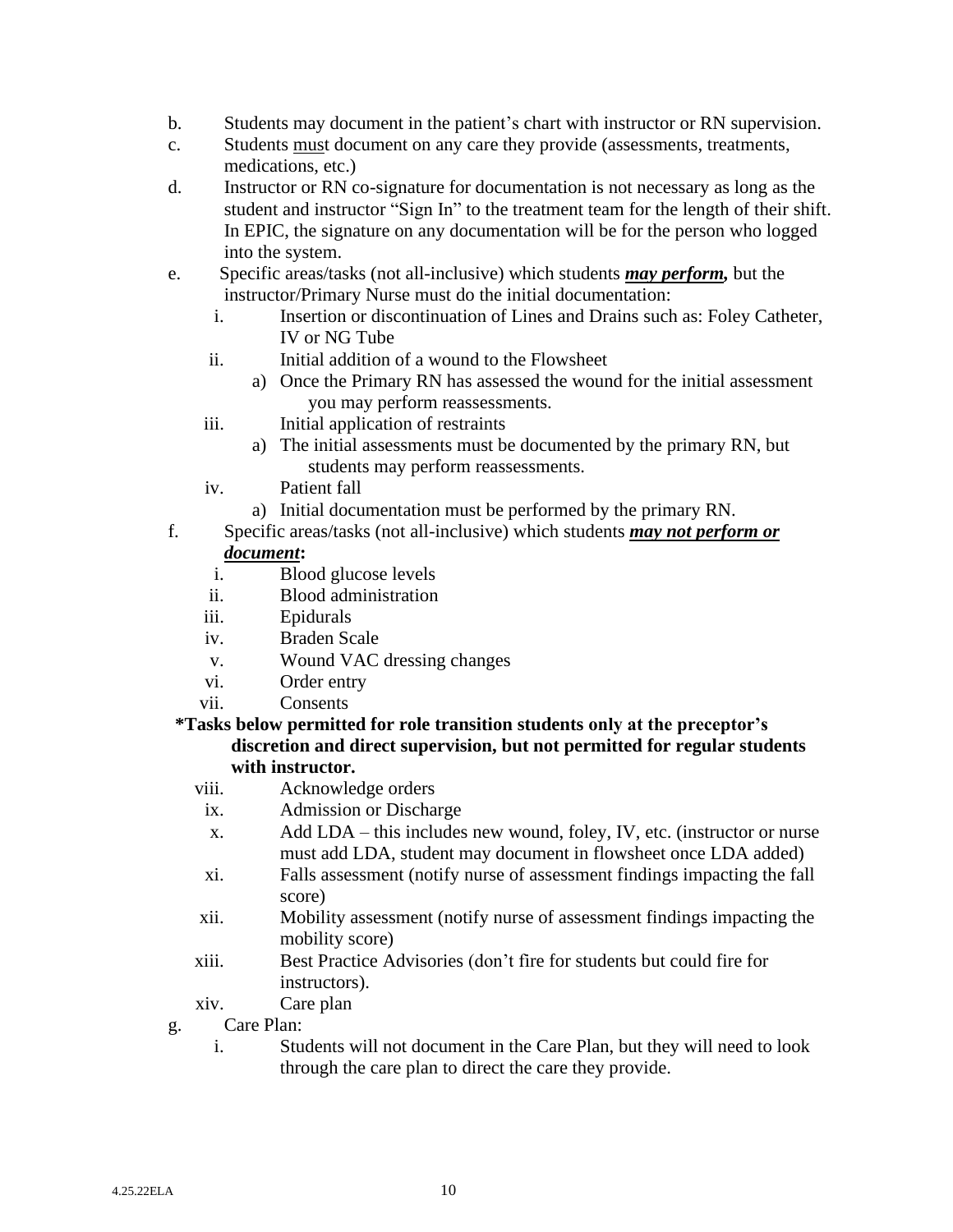- ii. Click on the Care Plan, you can view problems and goals. If these are not visible, click on one of the buttons at the bottom of the screen that says "Problems" "Goals" or "Expand All".
- h. Education:
	- iii. Students may document education they have provided.
	- iv. Students (with instructor's supervision) may add other relevant education as necessary.
- i. E-learning modules/EPIC classes
	- v. All students must have completed the EPIC e-learning modules and test through one of the participating tristate hospitals. (See separate document with instructions on accessing the modules).
	- vi. Instructors must complete the EPIC e-learning modules or bring documentation of having completed Inpatient Nurse EPIC training through another hospital prior to attending an Instructor Orientation, which includes additional St Elizabeth specific EPIC training.
- j. EPIC Access Requests

 ALL Clinical Coordinators must send Electronic SARS requests to SEH IS/IT Department for EPIC access. Please follow the instructions previously sent from IS/IT.

- i. Allow at least 10 business days for IT to process information and assign a number for access to EPIC.
- ii. The student/instructor access numbers for login to EPIC will be sent to the coordinator or person who submitted the request.
- iii. A student/instructor EPIC reference guide is available, please contact: Organizational Development for a copy.
- k. First Day of Clinical
	- i. Students will access EPIC using access number and password.
	- ii. Initial password is the students last 4 digits of the Social Security Number with the word Welc@me "W "is a capital letter. Example 9999Welc@me, with "Last4SS" representing the last for digits of the user's social security number. (Important to note, the "o" in Welcome is replaced with " $(\hat{\omega})$ ")
	- iii. Students will be required to change their password with first login. Recommended secure password is 8 characters with at least 1 upper case letter and one number or symbol.
	- iv. After all students attempt to log in to EPIC, if anyone has difficulty call the help desk at 301-2541. To save on time, please make one phone call to the help desk with all the students who have difficulty.
- 14. General Medication Administration Guidelines
	- a. Students in training at SEH will administer medications in compliance with the SEH Medication Management Procedures if they have met the appropriate criteria from an approved education program. Students in programs of learning other than nursing will meet the criteria specified by the department.
	- b. The **ratio of 1 instructor to 4 students** for medication administration will not be exceeded. Instructors should utilize and model the 6 Rights when working with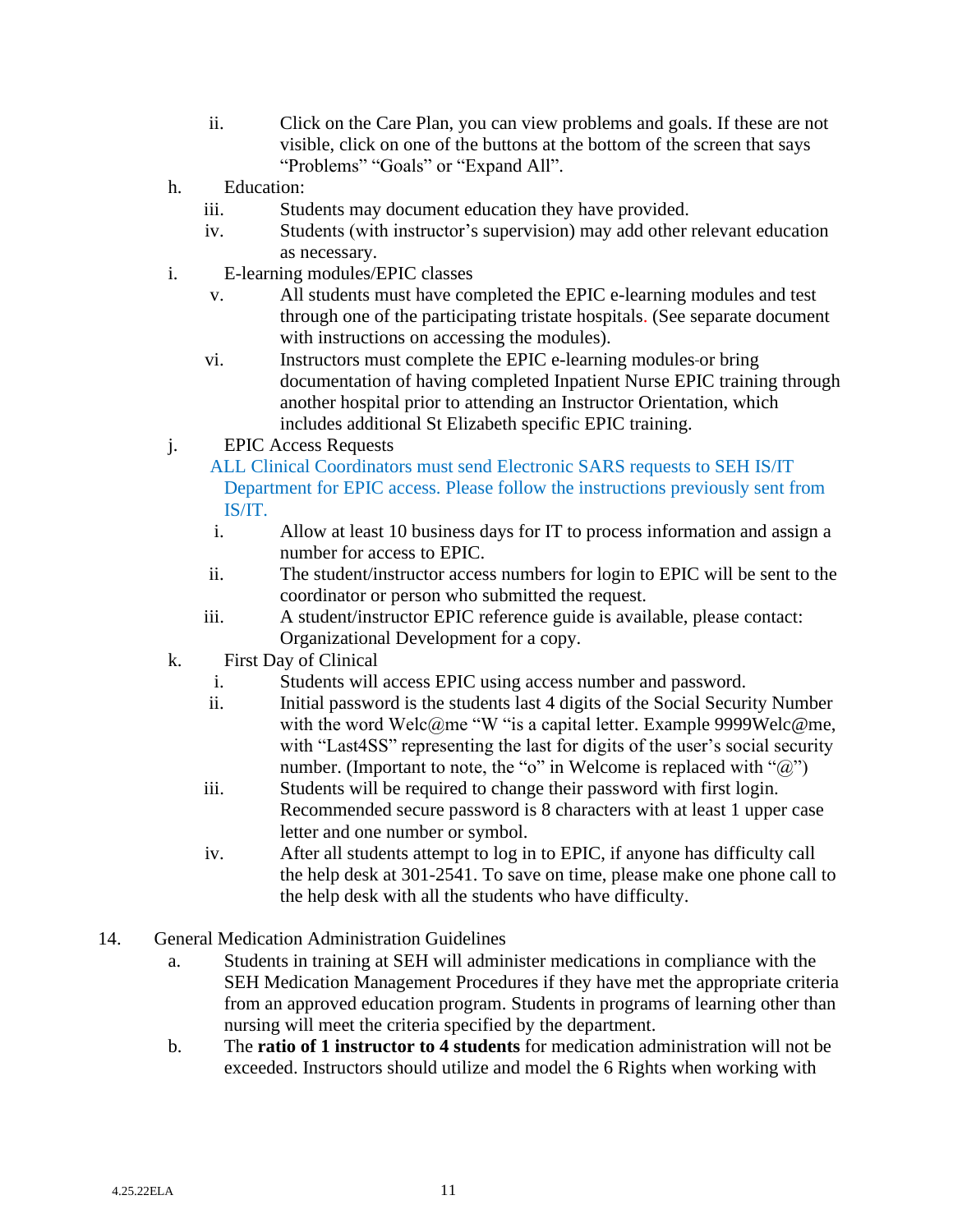students. The instructor must **always** verify the accuracy of all medications before administration by the student.

- c. Students may only give medication with an instructor or role transition preceptor. Students may NOT give any medications with an employee nurse unless it is their role transition preceptor. Students on alternates or observational experiences may never give medications with the nurse they are working with.
- d. If the student nurse learns the patient has another allergy, the student should notify the nurse/charge nurse, so the information can be entered in EPIC.
- 15.Alaris Pumps & IV Medication Administration
	- e. Training for students
		- i. Hands on training for Alaris Pumps & IV Medications for students will be completed with their instructors or preceptors (for role transition) on the unit during unit orientation.
	- f. Training for instructors
		- i. Instructors new to St Elizabeth -hands-on pump training will be provided.
	- g. The instructor or preceptor must be with the student at all times during any IV medication administration.
	- h. Students may only initiate IV sticks with a nurse who typically starts IVs as part of their daily/shift expectation. Example: IV Therapy, critical care, ED, etc. Students may not start IVs with their instructor. Instructors may not start IVs.

#### 16.Key Points in Medication Administration

- i. Steps in administering a medication in compliance with current SEH policies and procedures for medication administration.
	- i. Instructors must be specific on the posted communication sheet with time span of medication administration, so the staff does not miss medications before and after. Example: "SNs will give 0900-1400 meds only". (This will prevent confusion re: 0700 and 0730 meds.
	- ii. Look up medications prior to administration.
	- iii. Read MAR entirely, including administration times, so as not to miss or misread a medication.
	- iv. The instructor must **always** verify the accuracy of the medications and must administer all medications with the students.
	- v. The medication should **not** be removed from the unit dose container until these steps have been completed. This is preferably done at the actual time of administration. In other words, students may not carry medications around out of the packet or original container.
	- vi. **Only one patient's medications are to be administered at a time.**
	- vii. Allergies and last time of medication administration must be verified when the medication is obtained out of the Pyxis, or if not using Pyxis, verify in EPIC.
	- viii. The student will dialogue with the patient as follows: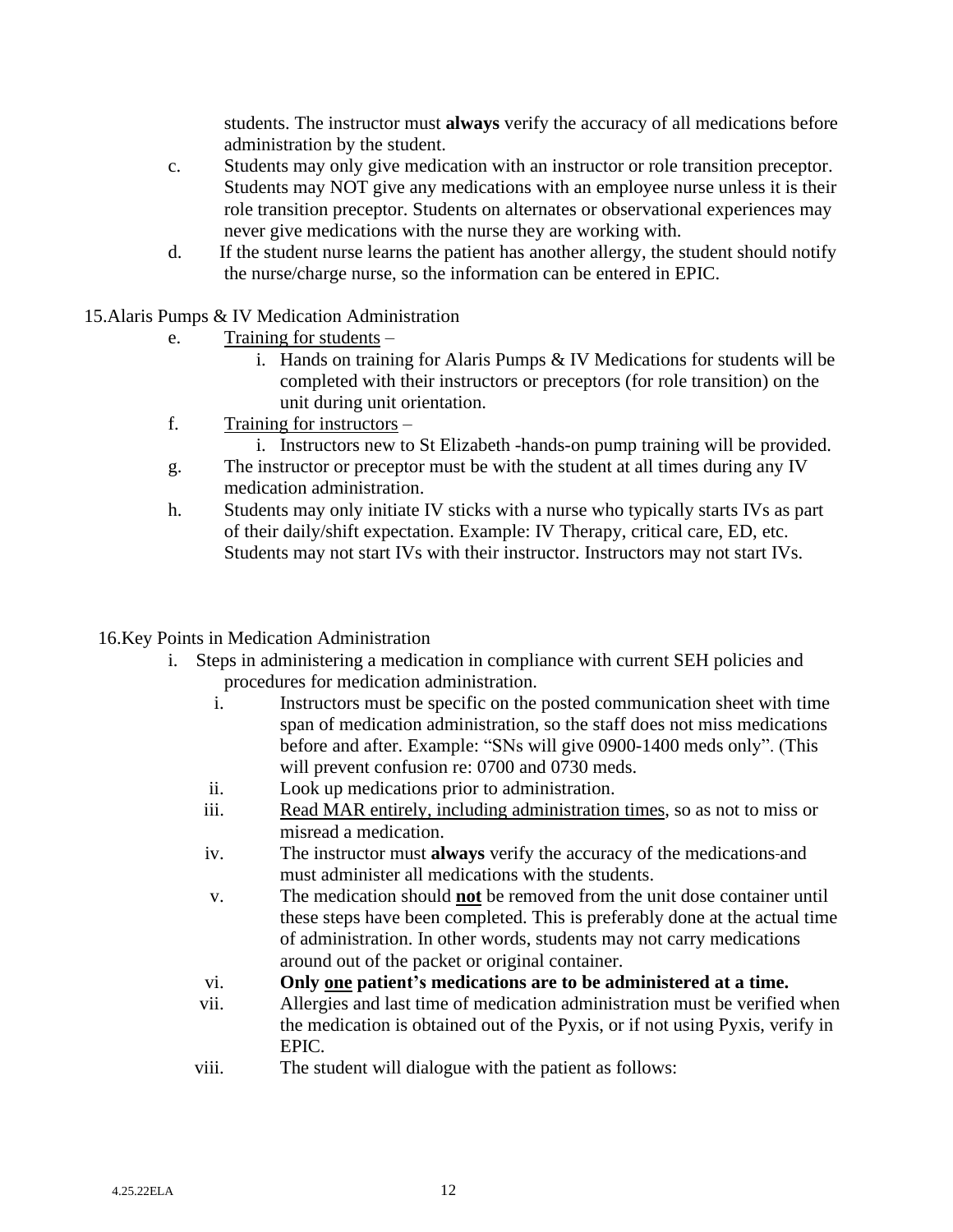- 1. State (person administering the medication) your name and title to the patient.
- 2. Ask the patient to "verify" state back their name and date of birth.
- 3. Verify two patient identifiers by comparing (EPIC) and scanning the patient's ID band. Acceptable identifiers may include patient name, date of birth, and corporate or account number.
- 4. Ask the patient if they have any allergies. Check for the red allergy bracelet.
- 5. Tell the patient the medication name, what it is for, and side effects. Example: "White pill is Glucophage for your diabetes, could cause low blood sugar."
- 6. All medications must be scanned. **Once scanned, medications are not "accepted" as given until administration has been accomplished.**
- 7. Medications given or not given are reported to the nurse caring for that patient.
- 8. When educating patients regarding medications or other subjects, the student must document that education in EPIC.
- 9. Prior to leaving the unit perform MAR hygiene to ensure all scheduled medications have been given as agreed and documented.
- j. Use of Pyxis by instructors.
	- i. Instructors only will have access to Pyxis to obtain medications.
	- ii. New Instructors will complete the Pyxis form (Appendix B attached) in Instructor Orientation (Virtual in 2022), and it will be e-mailed to the Pharmacy for processing.
		- 1. E-mail all Pyxis forms based on clinical location to the following associates in the Pharmacy for processing: **EDG, COV, and GRT** to [jennifer.copenhaver@stelizabeth.com](mailto:jennifer.copenhaver@stelizabeth.com) **FLO** to [andy.france@stelizabeth.com](mailto:andy.france@stelizabeth.com) **FTT** to [r.j.frey@stelizabeth.com](mailto:r.j.frey@stelizabeth.com) **DBN** to [Joshua.yatsko@stelizabeth.com](mailto:Joshua.yatsko@stelizabeth.com)
		- 2. Please specify the end of the instruction period and the areas (units) on which you will be teaching.
		- 3. If you are a SEH employee who already has Pyxis access, you **must** obtain a separate instructor access ID for instructor role.
		- 4. Access is only valid for the instruction period (it is not indefinite)
		- 5. Access is only valid for the units designated
		- 6. SEH employees must have separate instructor access
		- 7. Do not wait until the first day of instruction to obtain the responsible staff's signature, and to bring the form to pharmacy.
		- 8. The pharmacy will give the instructor a user number even if they do not have the time to enter the information in Pyxis immediately.
		- 9. Pharmacy adds the instructors directly into the user database with an expiration date. An assigned log-in is issued following an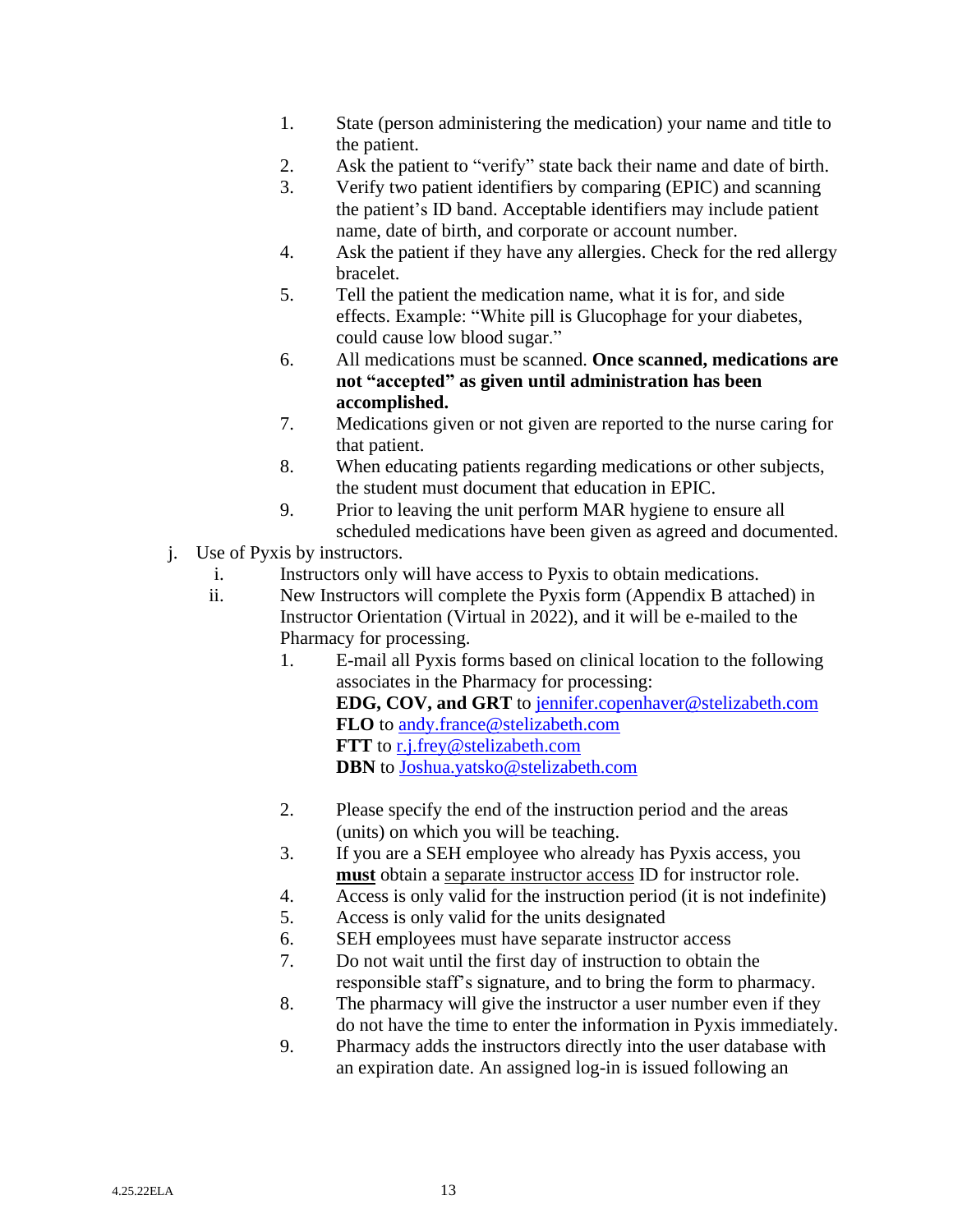internal sequential system and the initial password is Welcome1capital "W' with the remaining letters in lower case.

- k. Method for handling medication errors by students.
	- i. Notify that patient's nurse.
	- ii. Notify the charge nurse and collaborate on notification of physician and patient, and/or any other care required.
	- iii. The nurse manager/department manager will notify the Director of Organizational Development and Education or designee, or the department head for ancillary departments regarding the occurrence.
	- iv. The student with instructor's and/or nurse's collaboration must complete a MIDAS Report on the SEH Intranet under "Quicklinks".
	- v. The form is a tool of SEH and a copy is not to be made for the purpose of records for the school.

#### **Fill out the form completely.**

- vi. Discuss with the student the significance of the incident report and the routing process.
- vii. A medication given in error to the wrong patient should be documented in the narrative with time, drug name, dose, and route. All medications a patient receives should be noted in his/her medical record. Any actions taken or response to drug effects should be noted and documented. Do not write "error" or state why the medication was given. If the medication was not on the patient's MAR, no documentation on the MAR is needed.
- viii. If an incorrect dose or route was given, or an extra dose was given, this should be documented in the time column of the MAR.
- 17. Blood Administration (All students including role transition)
	- l. Students and instructors may **not** administer blood- may only observe blood administration and assist in obtaining vitals after the first 15 minutes.
	- m. Students and instructors may **not** consent/co-sign for blood administration or sign to pick up blood from the lab.

#### 18.Central Line Blood Draw/Dressing Change

- n. Students in role transition only may draw blood from a central line and/or perform a central line dressing change at the preceptor's discretion, and only under **direct supervision** of the preceptor.
- o. Instructors and other students may not draw blood.
- 19.Blood Glucose Monitoring
	- p. Students and instructors are not permitted to perform blood glucose finger sticks on patients at any SEH facility.
	- q. Students should never utilize an employee's ID to obtain access for performing finger sticks.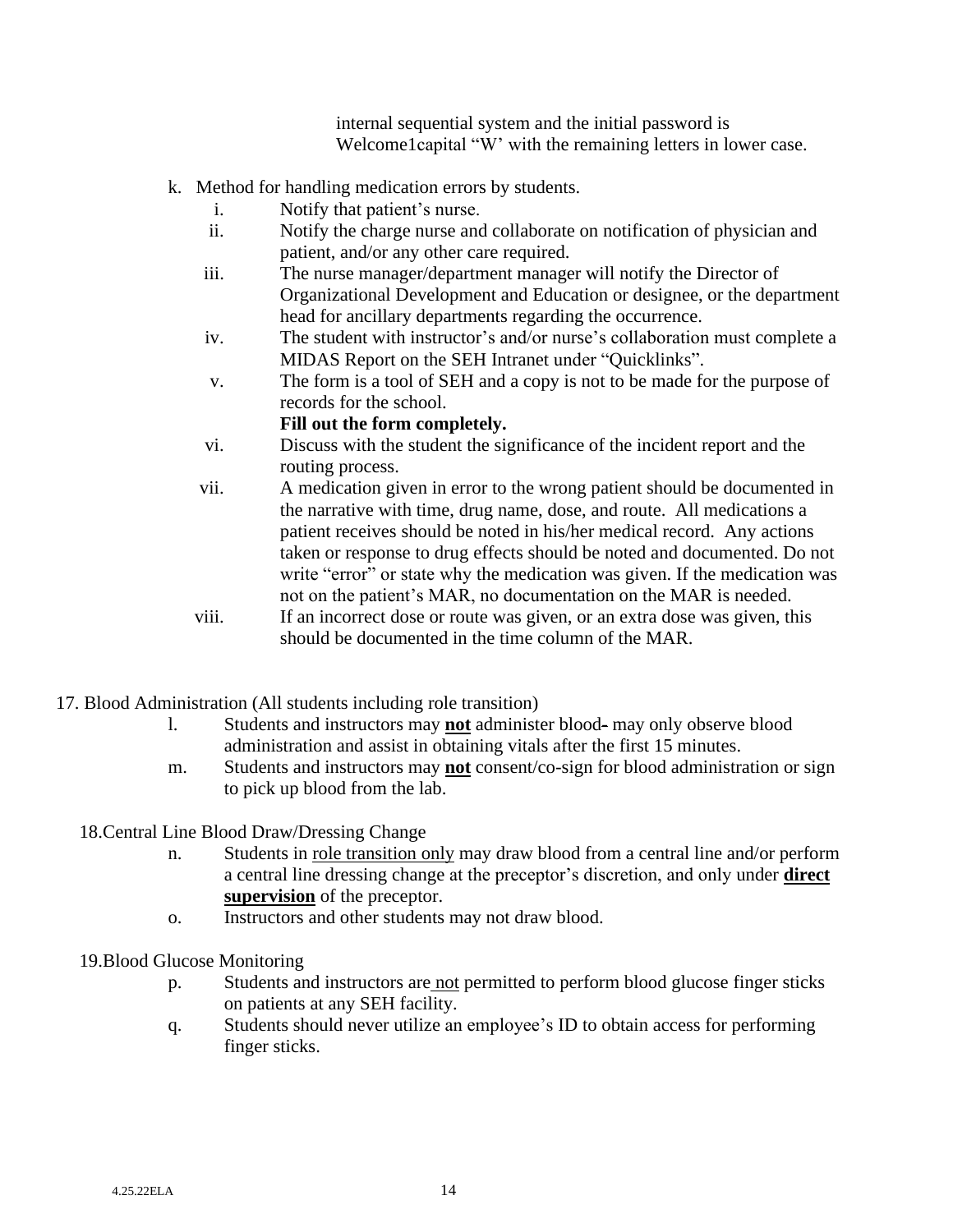r. Students and instructors who are also employed by SEH may **NOT** obtain fingersticks even if trained as an employee, since they are in the student or instructor role (per J. Nortmann – Lab).

#### 20.Epidural (for **analgesia**)

- s. **RN** students may care for a patient with an epidural, but students and instructors may **NOT** care for the epidural infusion, tubing, or pump, or document care of the epidural.
- 21.Students may **NOT** care for Bariatric Surgery Patients.
- 22.Patient Controlled Analgesia (PCA)
	- t. Students may care for patients with PCAs.
	- u. Students **may not** work with the pump, or document on the PCA section in EPIC.
- 23.End Tidal CO2 (EtCO2) Pump
	- v. Students **may not** make changes in the settings. Students may read EtCO2 value and resp rate and document. If the pump alarms, the student must carry out normal emergency procedure such as checking the patient, notifying the nurse immediately, etc.

#### 24.Wound Care

- w. Students must notify the nurse responsible for their patient immediately, of any change noted in their skin assessment.
- x. Students may care for patients with wound VACs but may not perform wound VAC dressing changes.
- y. Students may observe the patient's nurse or the wound care nurse performing wound VAC changes. Instructors are not to perform wound VAC dressing changes.
- **z. No one is to touch a Wound VAC over a Split thickness skin graft. Only the Wound Care nurses remove these.**
- **aa. Students may not document on the Braden Scale (this includes role transition students.**
- bb. Students may document in the wound LDA only **after** the nurse has documented the initial assessment.
- cc. Students are not to measure the wounds unless they are working side by side with a staff nurse.
- dd. Students don't stage pressure ulcers.

#### 25.Airborne Precautions

ee. Students may **NOT** be assigned to care for patients in Airborne Precautions.

#### 26. Pre-operative Care

ff. Students may **NOT** complete the preoperative documentation, including consents.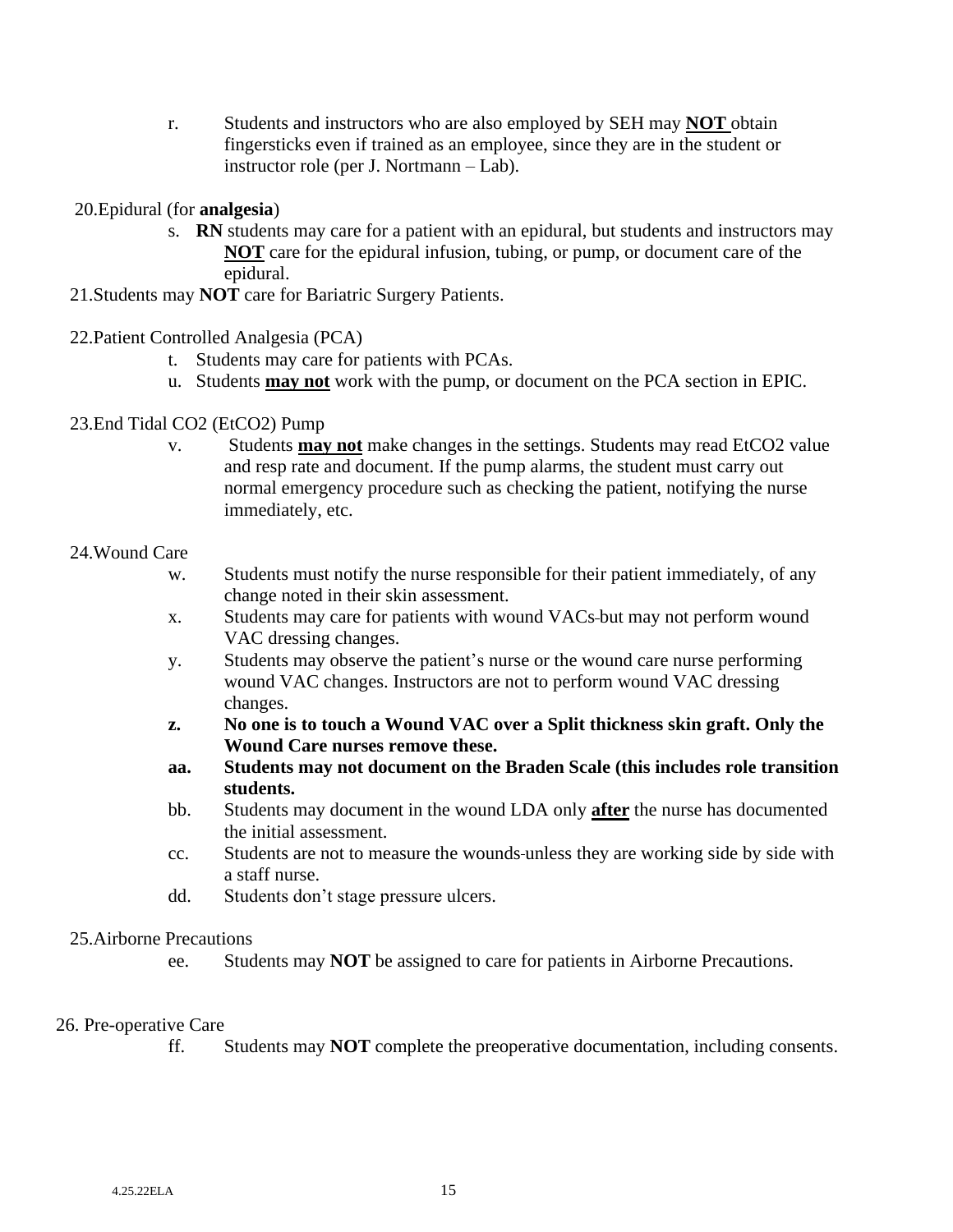#### 27.Removal of lines

- gg. Students and instructors, even in role transition, may not remove lines that typically require a nurse to be "checked off" prior to removing independently. Example - central lines.
- hh. Exception to the rule post mortem care, at nurse's discretion, students may pull lines.

#### 28.SMART (Minimal Lift) Equipment

- ii. Students/Instructors should always use the Minimal Lift equipment with patient transfer and movement in bed. However, students/instructors who have not completed the training should utilize the equipment only alongside a SEH staff member who has completed the SMART training.
- jj. Equipment training other than Maxislides will be optional. Instructors may schedule to attend the 4hr class, if desired, to orient to all equipment, by contacting Sue Watkins [Sue.watkins@stelizabeth.com.](mailto:Sue.watkins@stelizabeth.com)
- kk. Instructors who are new to SEH, will be trained in the use of the Maxislides during their instructor orientation with Organizational Development.

#### 29.Chain of Command

ll. Instructors and students must follow the chain of command for issues at SEH. The nurse caring for the patient must be contacted, if not already involved, the instructor must be contacted, then nurse manager, nursing supervisor, Manager of Organizational Development or designee, and Director of Organizational Development.

#### 30.Smoking

 Students and instructor must follow SEH smoking policy which does not allow smoking anywhere on the premises, even if in their personal car. See smoking policy.

- 31. Professional Behavior: Exhibits **professionalism** in **behaviors, attitudes, and actions** (punctual, in uniform, accountable for learning, positive attitude) SEH reserves the right to follow hospital policies for any undesirable, unprofessional behavior.
- 32. Manager/ANM encouraged to introduce self to clinical group on day 1 and introduce the use of Safety Equipment: gait belts, bed alarms, SMART equipment. (Team Leaders and Unit Champions may also introduce Safety Equipment if Manager/ANM are unavailable.)
- 33.Accessing Nursing Instructor/Student Guidelines via St E website. Go to SEH webpage <http://www.stelizabeth.com/> Click on [For Health Professionals](http://www.stelizabeth.com/professionals/) at bottom of page, under "For Health Professionals Menu" in "Education and Training" section, click on "Instructor/Student Guidelines." in the left column of page. Or access through [https://workforce.healthcollab.org/students/clinical-placement-for-nursing-students/st-elizabeth](https://workforce.healthcollab.org/students/clinical-placement-for-nursing-students/st-elizabeth-healthcare/)[healthcare/](https://workforce.healthcollab.org/students/clinical-placement-for-nursing-students/st-elizabeth-healthcare/) Student Forms>Nursing Instructor/ Student Guidelines.
- 34. Role Transition Daily Progress Evaluation- Access through Intranet>Organizational Development>Orientation>Preceptor Program> Role Transition Daily Evaluation. (This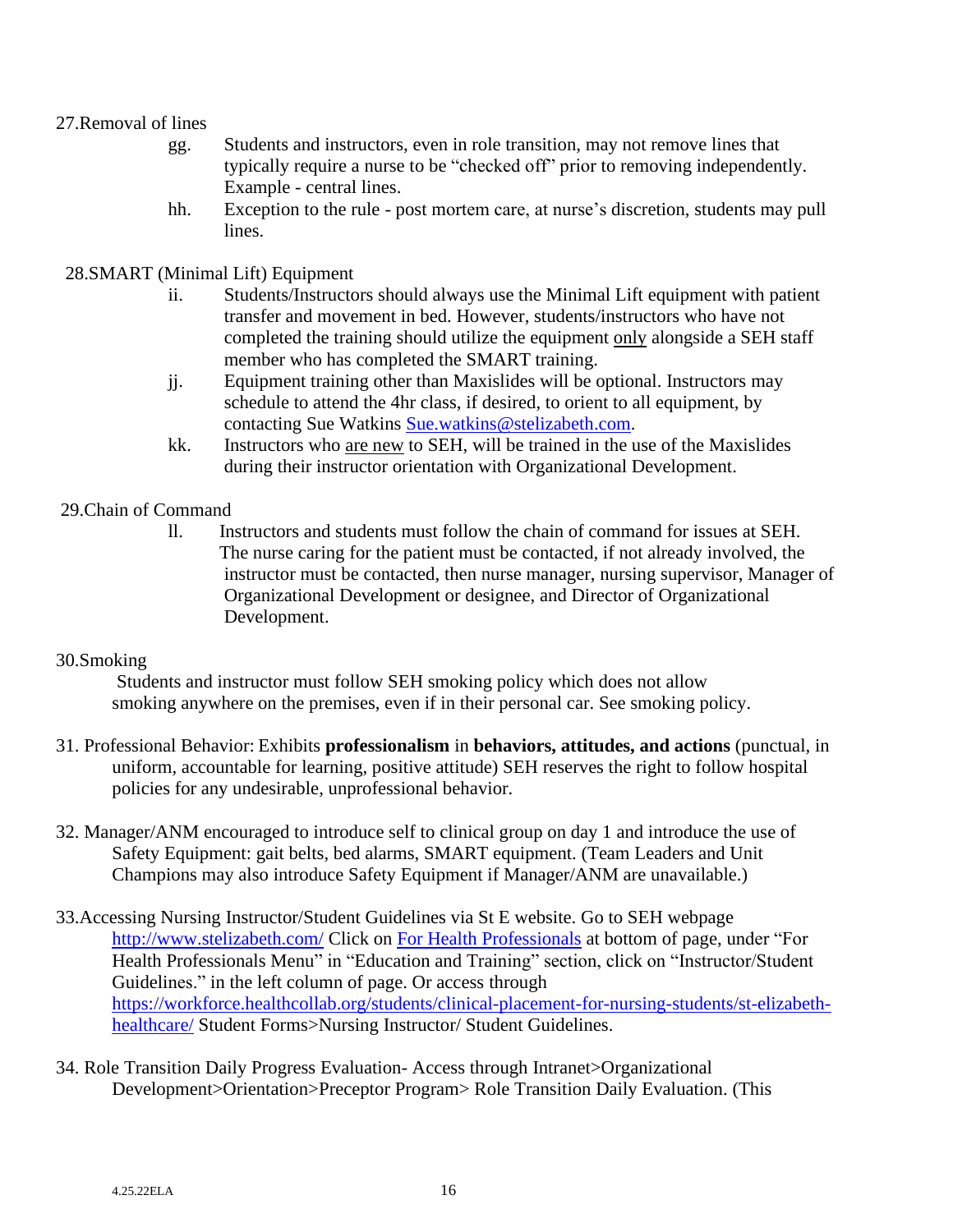Document should be e-mailed to **Sara Newberry in Organizational Development**, once completed.)

**References:** Medication Administration Procedures; IV Therapy Procedures; Nurse Practice Committee; Kentucky Nursing Laws; Infection Control Nurses.

**Appendix A Instructor/Precept Guidelines Agreement (pg.18) Appendix B Pyxis Access Form (pg.19) Appendix C- Criminal Background Checks Information (pg. 20) Appendix D- EDG Parking Map (pg. 21) Appendix E-FLO Parking Map (pg. 22) Appendix F- FTT Parking Map (pg. 23) Appendix G- Dearborn Indiana Parking Map (pg. 24)**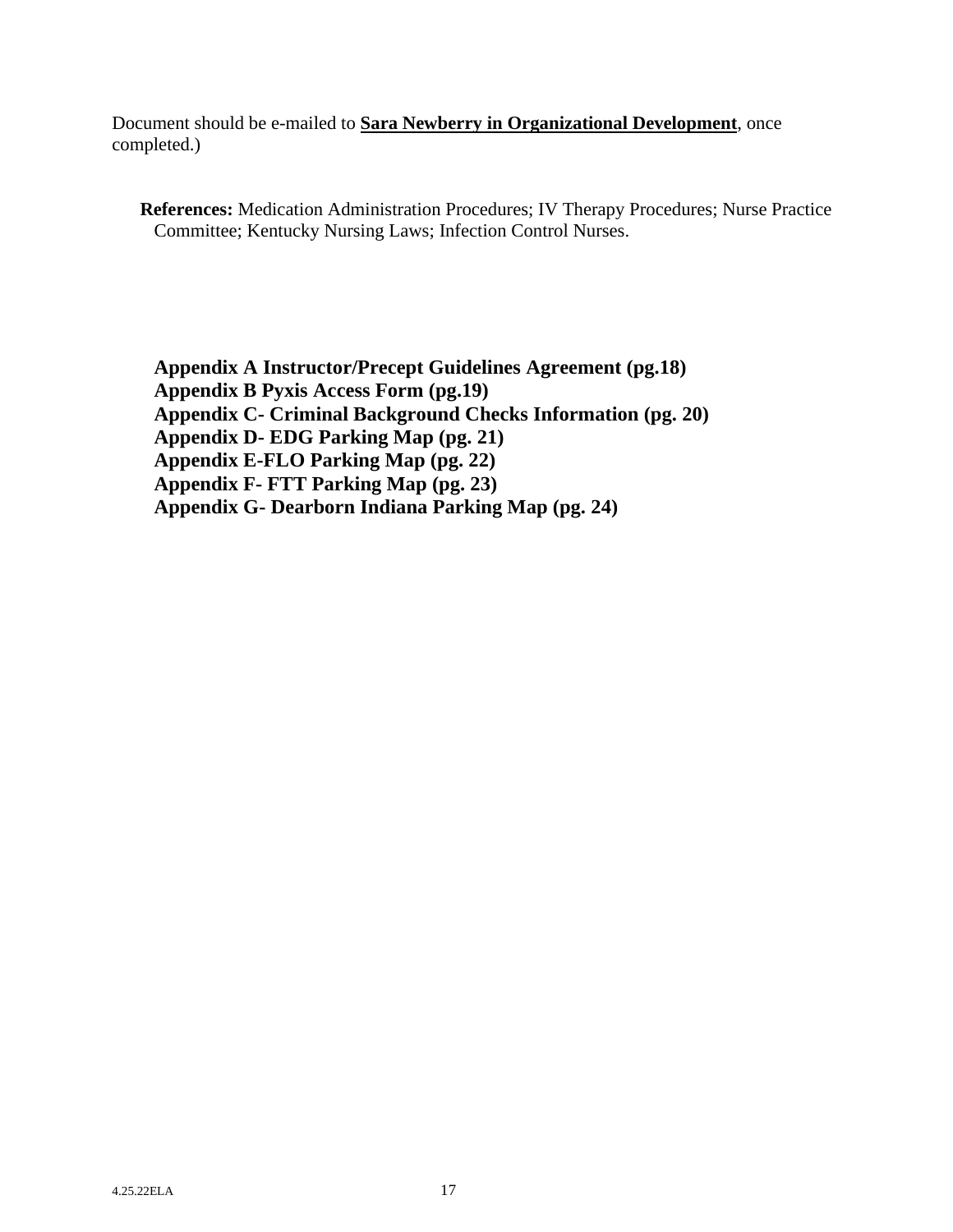## **Appendix A**

## St Elizabeth Healthcare Instructor Guidelines Agreement Instructor/Preceptor **This form can be accessed electronically at** [https://workforce.healthcollab.org/students/clinical-placement-for-nursing-students/st](https://workforce.healthcollab.org/students/clinical-placement-for-nursing-students/st-elizabeth-healthcare/)[elizabeth-healthcare/](https://workforce.healthcollab.org/students/clinical-placement-for-nursing-students/st-elizabeth-healthcare/) **Student Forms> Instructor/Preceptor Agreement**

I have completed Organizational Development Orientation either as an employee or as an Instructor and have read the latest version of the Nursing Instructor/Student Guidelines. I understand the role of the Instructor/Preceptor at SEH-and agree to comply with the Nursing Instructor/Student Guidelines, and Policies and Procedures of the SEH system while performing clinicals with students at St Elizabeth Healthcare.

| Unit:<br><u> 1980 - Johann Barn, mars ann an t-Amhain ann an t-Amhain an t-Amhain an t-Amhain an t-Amhain an t-Amhain an t-</u> |  |  |
|---------------------------------------------------------------------------------------------------------------------------------|--|--|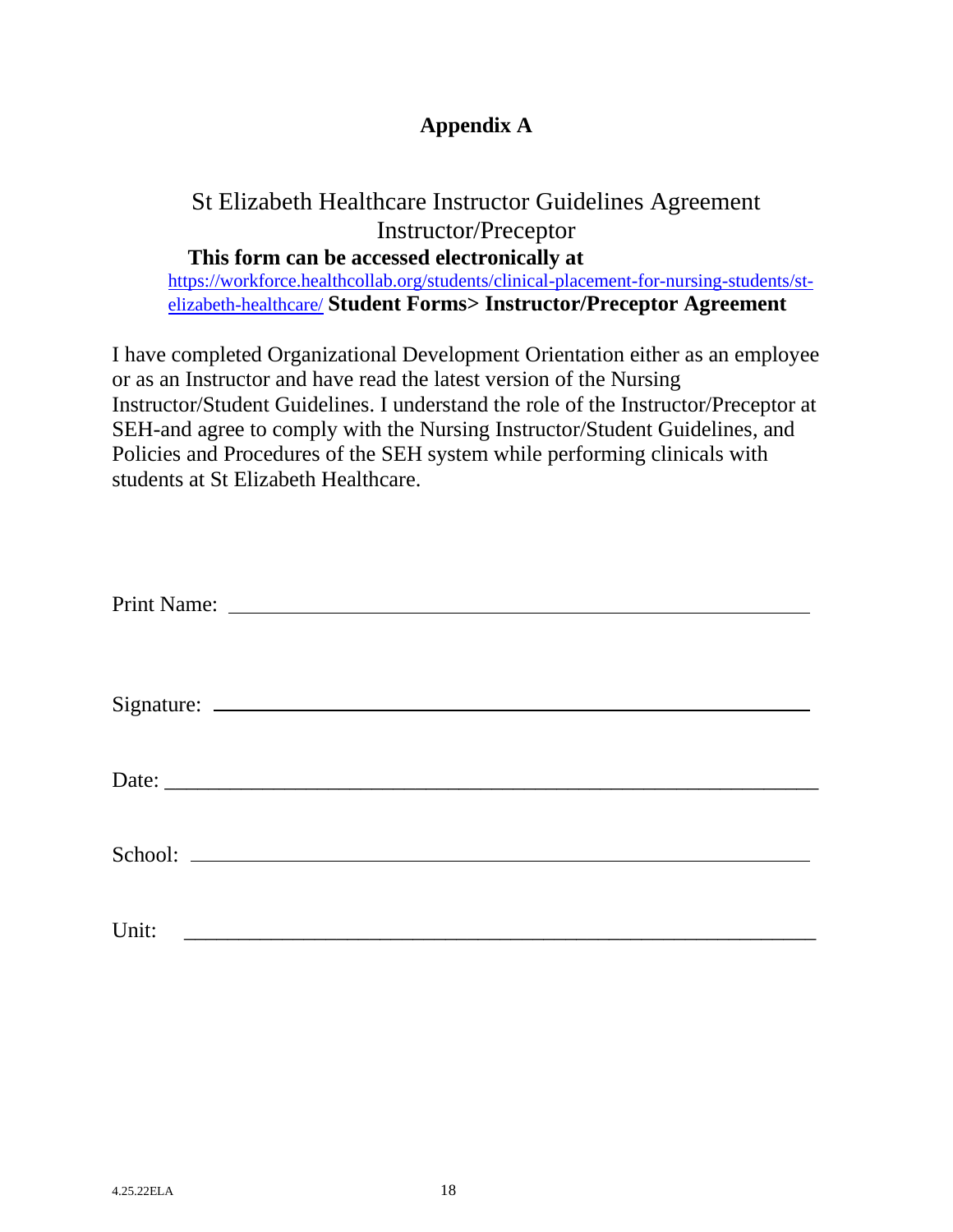# Appendix B St. Elizabeth Healthcare

**Pyxis ES Nursing Instructor ID/Password Assignment Information**

#### STATEMENT

| <b>Last Name</b>       | <b>First Name</b>         | <b>Middle Initial</b> |
|------------------------|---------------------------|-----------------------|
|                        |                           |                       |
|                        |                           |                       |
| Area(s) of Instruction | <b>Instruction Period</b> | <b>Instructor ID#</b> |
|                        | <b>Start Date:</b>        | <b>NCI</b>            |
|                        | <b>End Date:</b>          |                       |
| <b>Email Address:</b>  |                           |                       |

I understand that my ID, in combination with the confidential personal password that I will later select, will be electronic signature for all my transactions on the PYXIS ES system for both controlled substance and patient care record keeping purposes. A time stamp and date will also be affixed to my transactions. These records will be maintained and archived as per the policies of this Hospital and will be available for inspection by the Drug Enforcement Administrations (DEA), as is currently the case with my handwritten records for controlled substances.

I also understand that, to maintain the integrity of my electronic signature, I must not and will not give my personal password to any other individual. Unauthorized access, release of dissemination of this information may subject me to disciplinary action. Should I have any suspicion that my password has become known to another individual, I will change it immediately and if, deemed appropriate, will immediately report such to my supervisor.

Signature:\_\_\_\_\_\_\_\_\_\_\_\_\_\_\_\_\_\_\_\_\_\_\_\_\_\_\_\_\_\_\_\_\_\_\_\_\_\_\_\_\_\_\_\_\_\_\_\_\_\_\_\_\_\_\_\_ Date:\_\_\_\_\_\_\_\_\_\_\_\_\_\_\_\_\_\_\_\_\_\_\_\_

#### **Authorization – MUST BE AUTHORIZED BY AN SEH EMPLOYEE**

| Signature                                                                                                        | <b>Print Name</b> |                                            |
|------------------------------------------------------------------------------------------------------------------|-------------------|--------------------------------------------|
|                                                                                                                  |                   |                                            |
| Authorization Date: 2008. Authorization Date:                                                                    |                   |                                            |
| Circle: Nurse Manager Assistant Nurse Manager                                                                    |                   | Team Leader Clinical Spec. Education Spec. |
|                                                                                                                  |                   |                                            |
|                                                                                                                  |                   |                                            |
| E-mail all Pyxis forms based on clinical location to the following associates in the Pharmacy for<br>processing: |                   |                                            |
| <b>EDG, COV, and GRT</b> to jennifer.copenhaver@stelizabeth.com                                                  |                   |                                            |
| <b>FLO</b> to andy france @ stelizabeth.com                                                                      |                   |                                            |
| <b>FTT</b> to r.j.frey@stelizabeth.com                                                                           |                   |                                            |
| <b>DBN</b> to Joshua.yatsko@stelizabeth.com                                                                      |                   |                                            |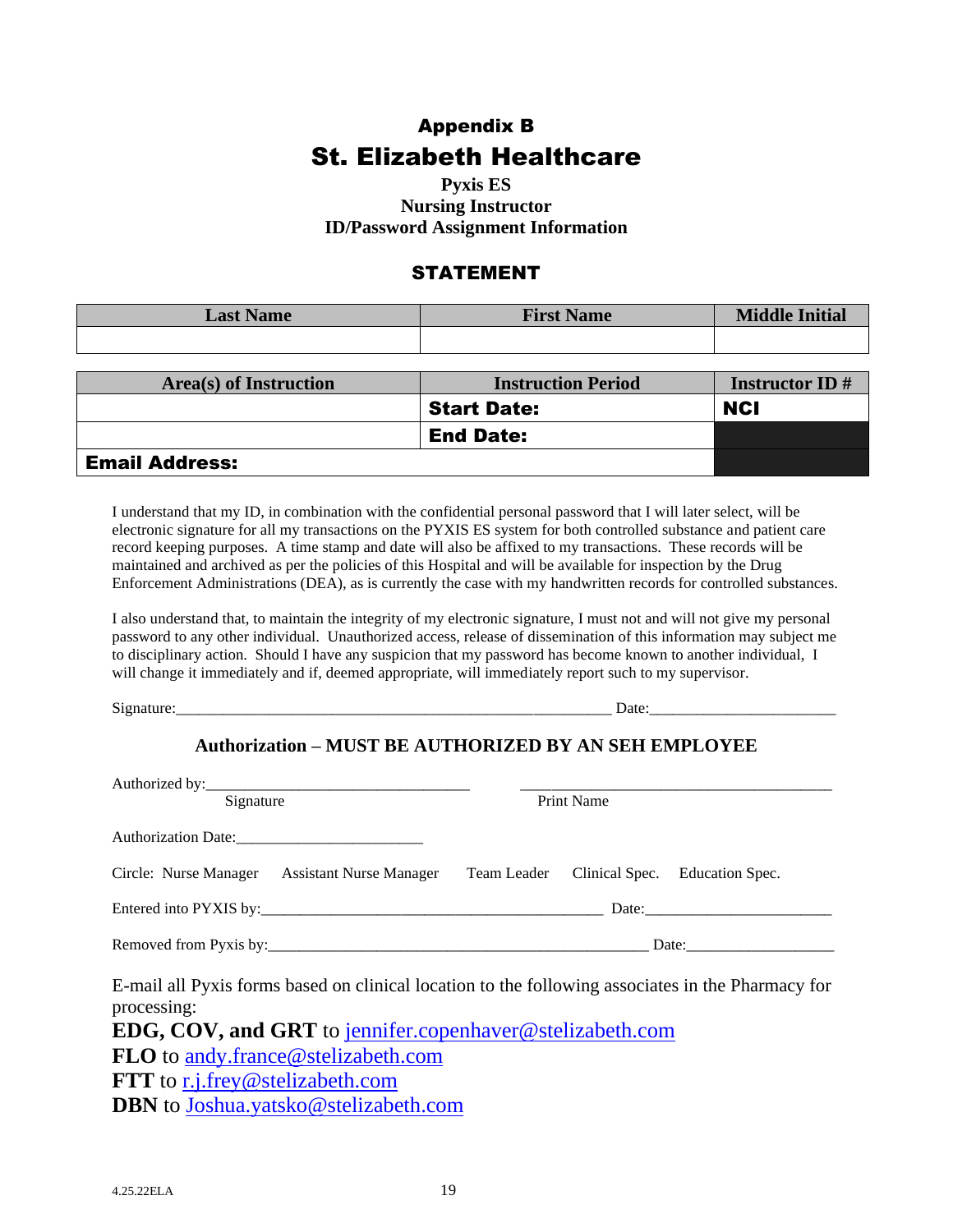#### **Appendix C**

#### **Criminal Background Checks prior to clinicals at St Elizabeth Healthcare**

### **The school should have a background check on file for health sciences students as part of admission process.**

Please contact Organizational Development for questions regarding student/instructor Criminal Background Checks. 859-655-1636.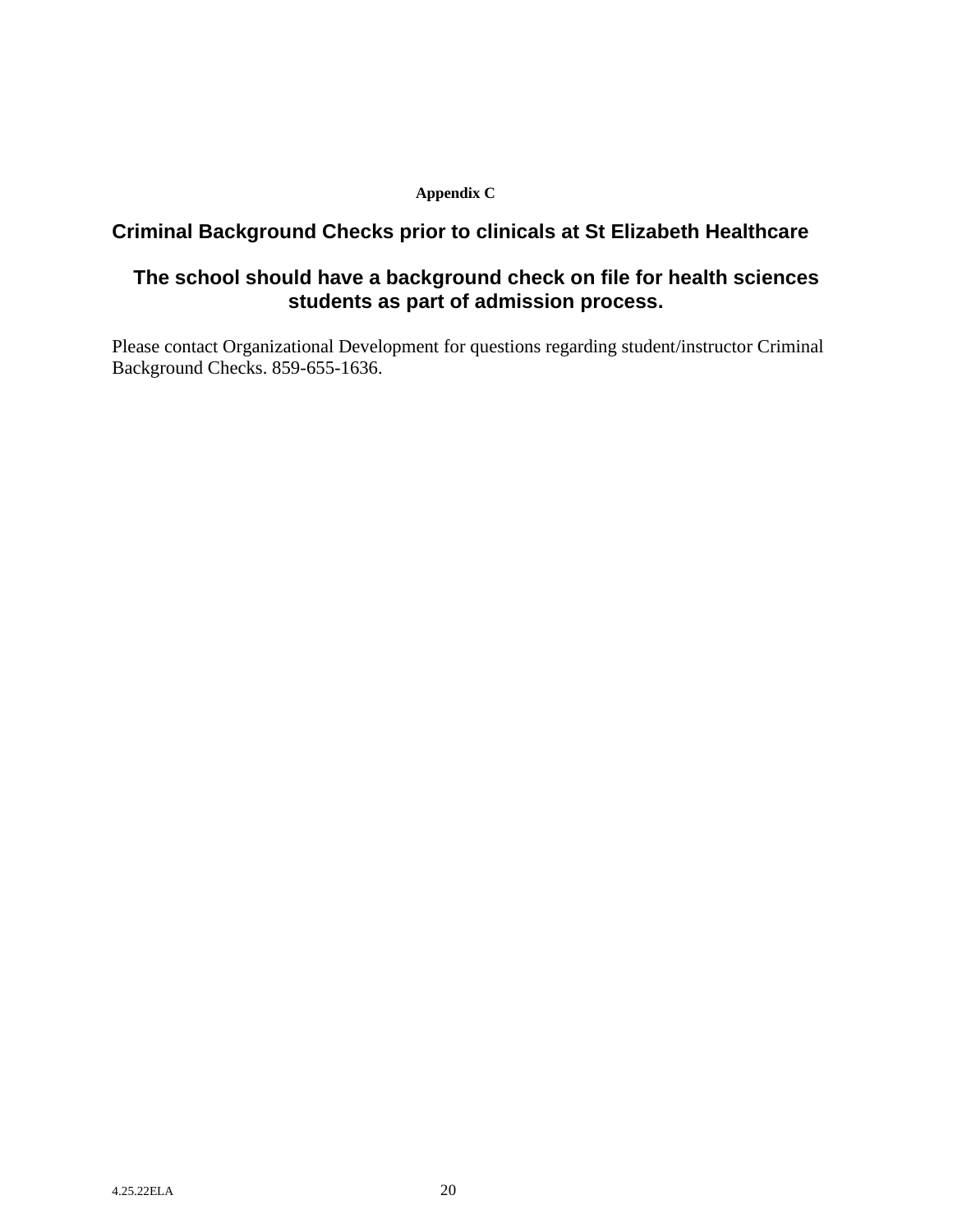**Appendix D**

# Edgewood Campus Parking Map (Park in Lot S, by Gateway Community College)

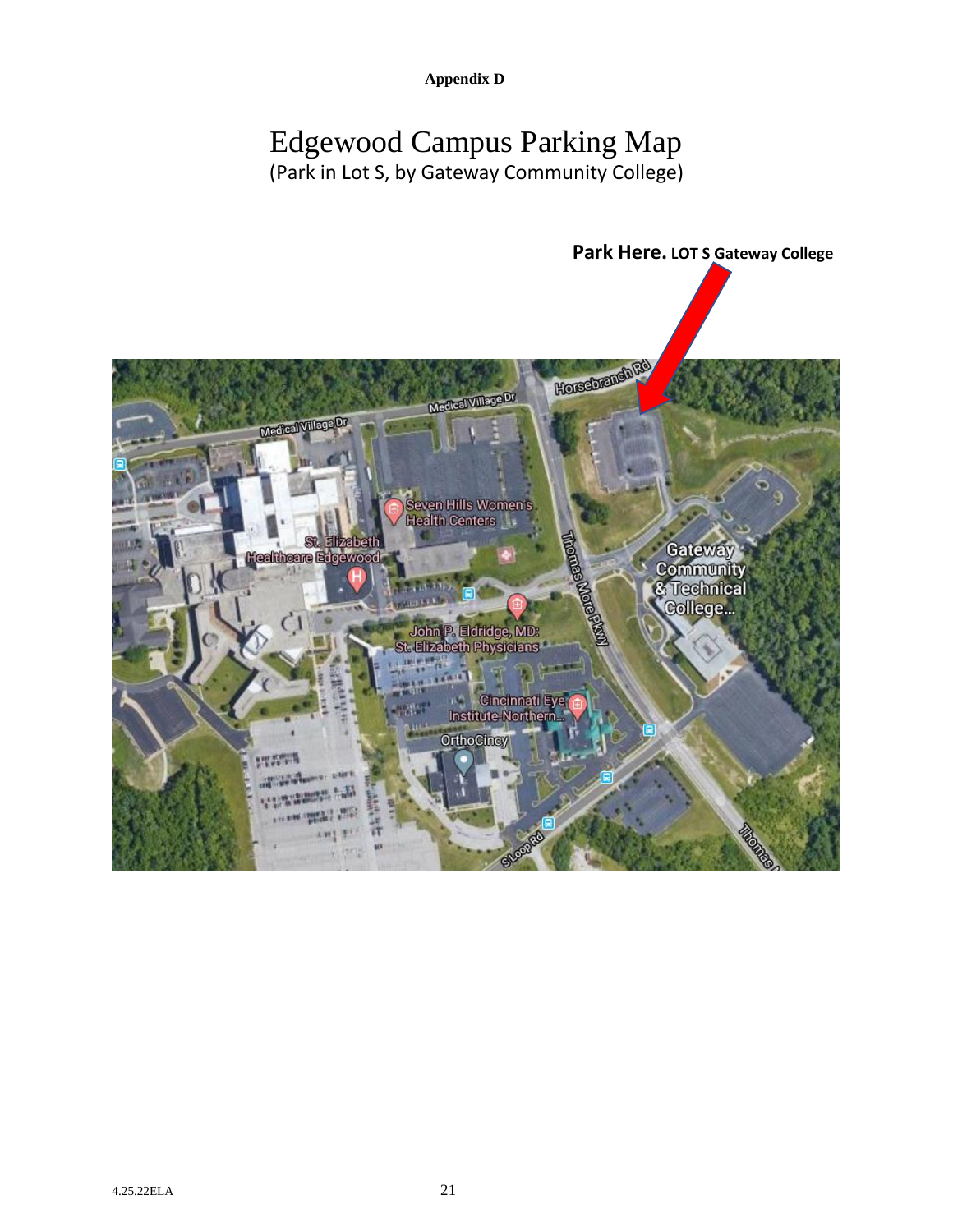# **Appendix E** Florence Campus Parking Map (Student Parking)



Students will park in the orange section noted on the map, enter hospital through the 1A/1B Entrance and follow inside signage to the main hospital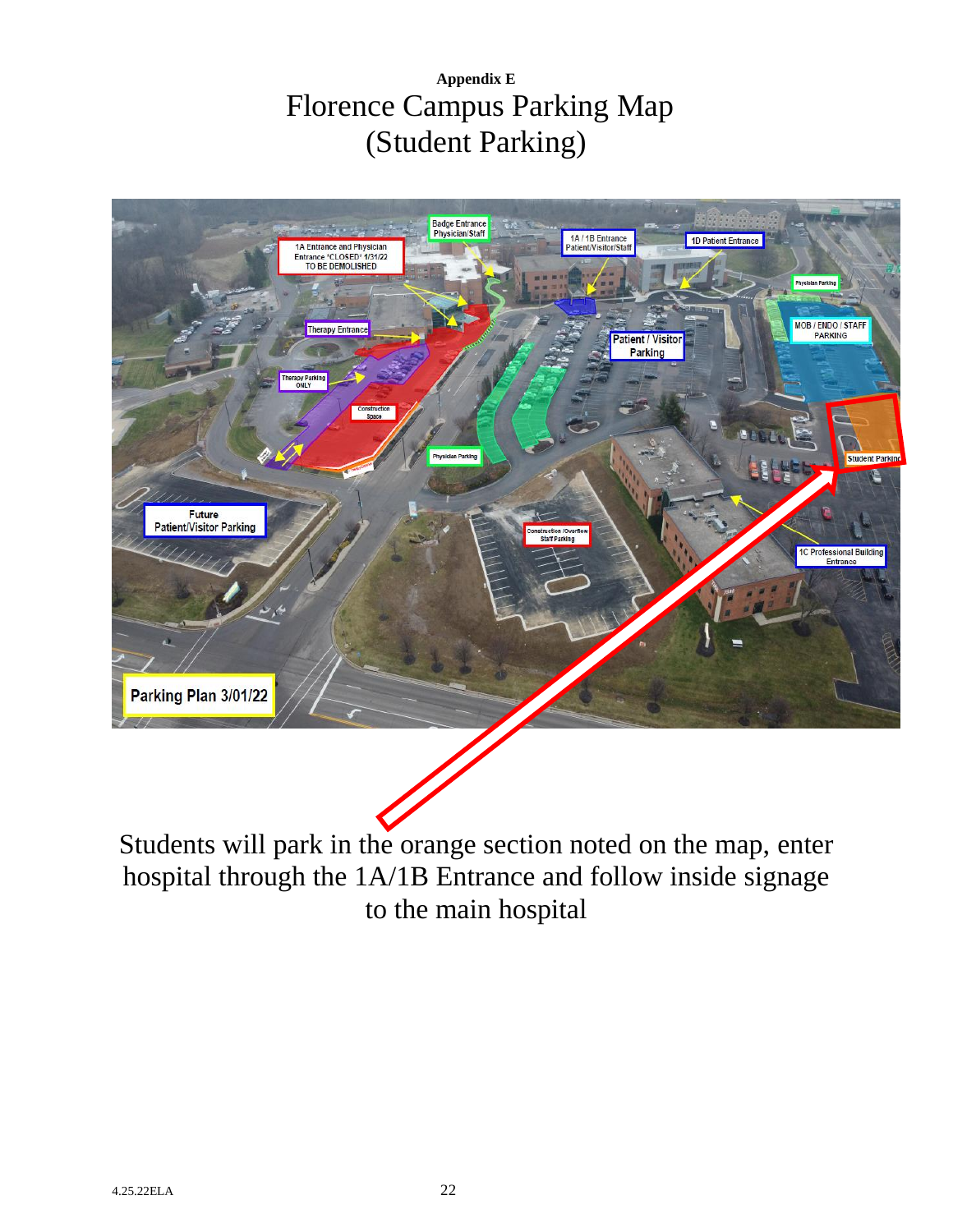# **Appendix F FORT THOMAS CAMPUS PARKING MAP**